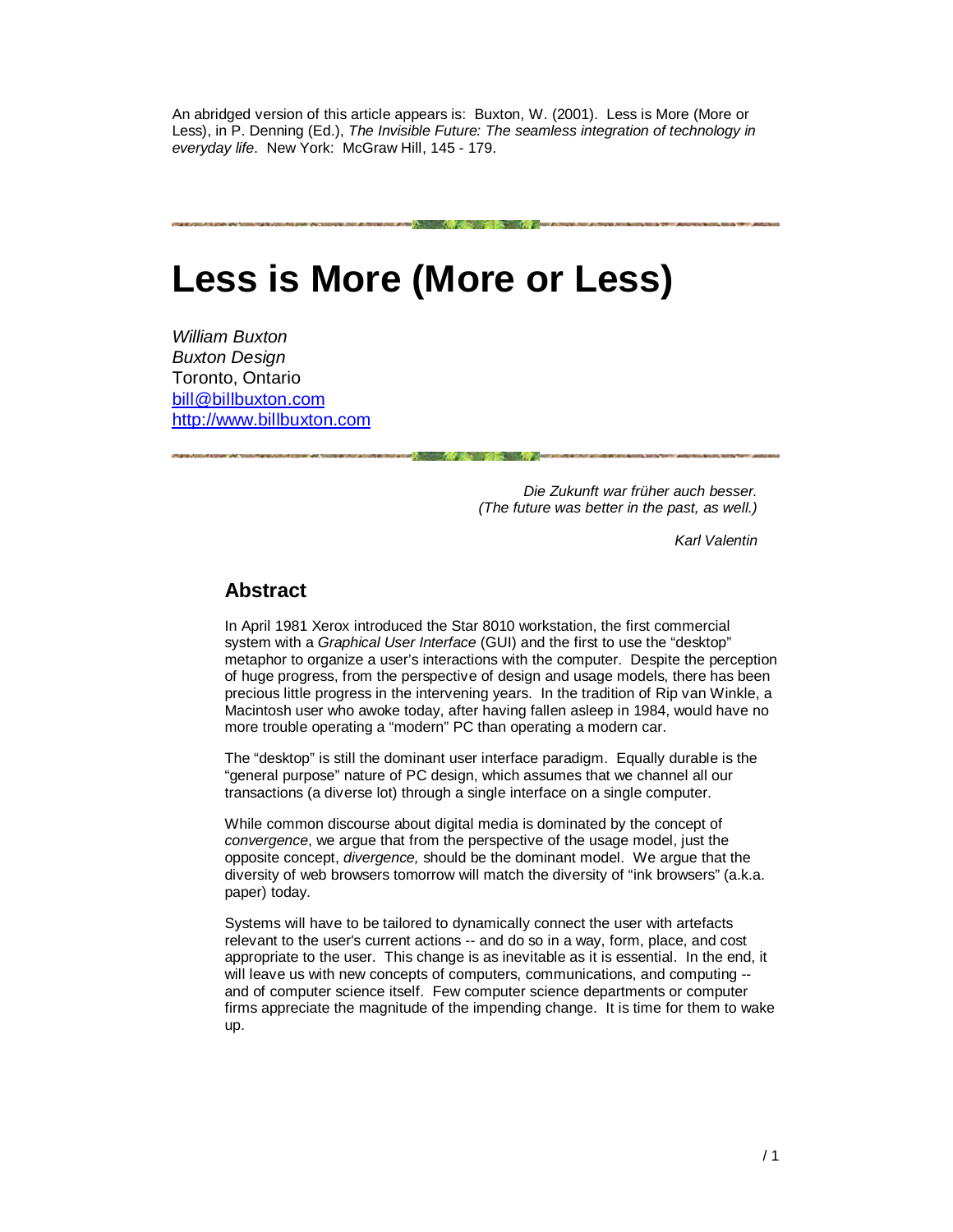# **Introduction: Rushing Slowly into the Future**

As someone in the profession of designing computer systems, I have to confess to being torn between two conflicting sentiments concerning technology. One is a sense of excitement about its potential benefits and what might be. The other is a sense of disappointment, bordering on embarrassment, at the state of what is.

Despite the hyperbole surrounding new media and technology, I firmly believe that we are far behind where we might have otherwise been, and that our society is all the poorer as a consequence. Furthermore, my view is that our current path has very little hope of getting us to where we should and could be anytime soon, thereby prolonging the missed potential. For this to alter, our approach has to change.

Despite the increasing reliance on technology in our society, in my view, the key to designing a different future is to focus less on technology and engineering, and far more on the humanities and the design arts. This is not a paradox. Technology certainly is a catalyst and will play an important role in what is to come. However, the deep issues holding back progress are more social and behavioural than technological. The skills of the engineer alone are simply not adequate to anticipate, much less address the relevant issues facing us today. Hence, fields such as sociology, anthropology, psychology and industrial design, must be *at least* equal partners with engineering and technology in framing how we think about, design and manage our future.

While the growth of technology is certain, the inevitability of any particular "future" is not. Like mathematics, perhaps we should start to use the word "future" in the plural, *futures,* in order to reinforce the fact that there are a number of different futures that might be. The specific future that we build, therefore, will be more easily seen to be a consequence of our own decisions, and will, therefore, demand more concern with its design.

What follows is an attempt to establish a conceptual framework from which we can better understand the past and make more informed decisions about the future.

# **Dimensions of Change**

I have begun by expressing disappointment at the state of the art, and at the slow rate of progress, in human terms, in these emerging information technologies and "new media."



**Figure 1:** *The Xerox Star 8010 Workstation. Introduced in 1981. This is the first commercial system to utilise a "windows, icon, menus, pointer" (WIMP), or "graphical user interface" (GUI).*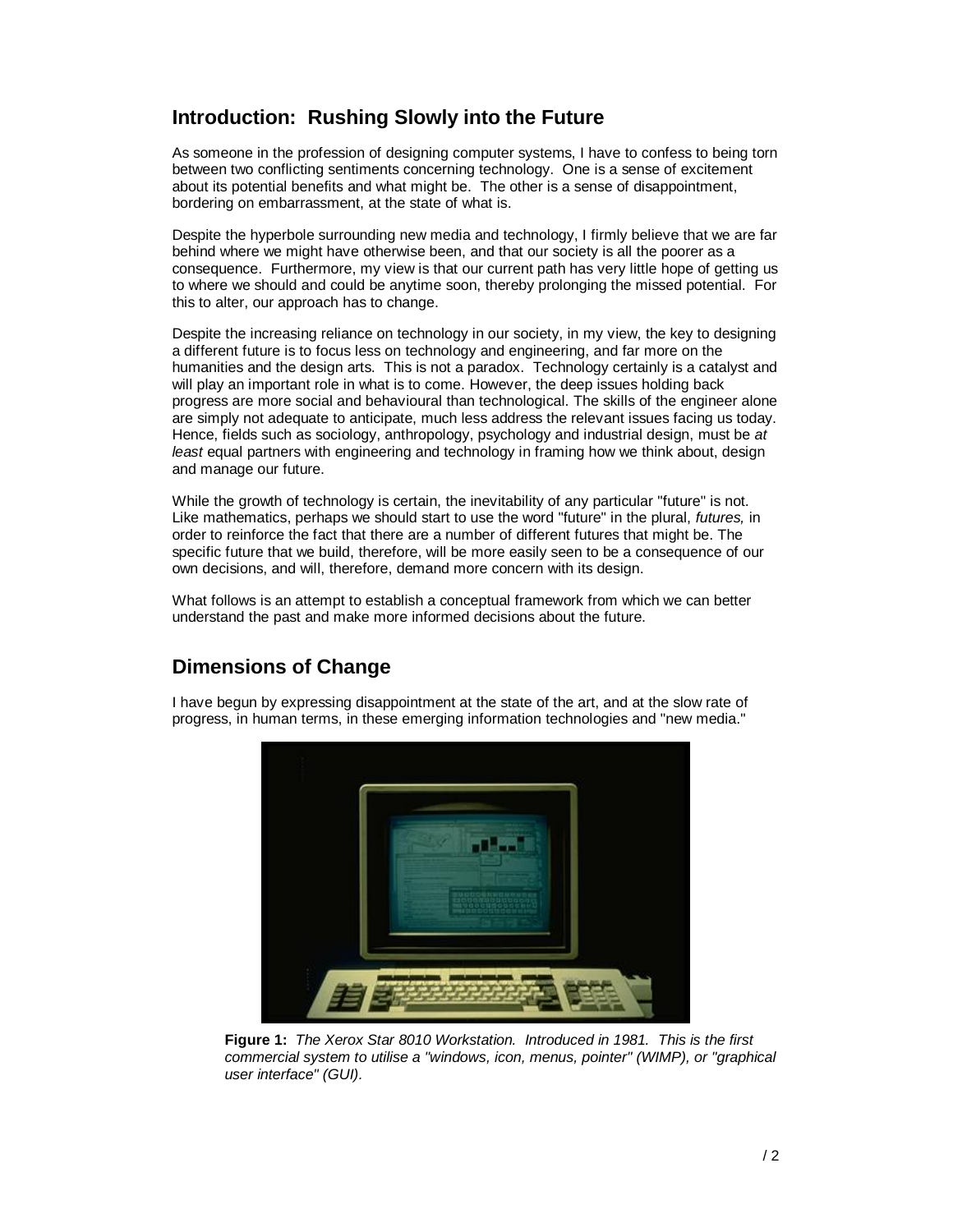But given the general perception that technology is changing at such a breakneck speed that even experts have trouble keeping up, how valid is the suggestion that our progress *is* too slow, and that we could have done better? It all depends on the dimension along which we measure change. What is the relevant metric?

In the areas of microelectronics, telecommunications and materials science, for example, there is no question that there has been staggering change over the past few decades. But if we shift from the dimension of technology to the dimension of the user, we see something very different. Despite all of the technological changes, I would argue that there has been no significant progress in the conceptual design of the personal computer since 1981. To support this claim, look at the computer shown in the photograph in Figure 1, which dates from that year. My experience is that most computer users, including professionals, cannot identify the *decade*, much less the year, in which the photograph was taken! For how many other "fast changing" products is that true?

The computer shown is a Xerox Star 8010 workstation (Smith, Irby, Kimball, Verplank & Harslem, 1983). It incorporated all of the design and user interface characteristics of a contemporary personal computer: windows, icons, a mouse, and CRT $^1$ . In fact, there is an argument to be made that this 1981 machine was better designed from an ease of use perspective than most "modern" computers (so rather than progress, we may even have gone backwards in the intervening years!).



**Figure 2***: The iMac from Apple Computer. The iMac typifies both the best and the worst in current computer design. On the one hand, it illustrates how departure from the status quo and investment in design can have a strong impact on the success of a product. On the other hand, it illustrates how superficial our investment in design has been. If you look past the candy colours and the sleek curves, what you see on the screen is the essentially the same old GUI and conceptual model that was there on the Xerox Star in 1981.*

Now I have the greatest respect for the innovators that made this machine possible. But I have to ask, "Did they get it so right that no further design or refinement was required?" I think not. What I feel is missing is the next wave of innovation - innovation that does to the Xerox Star what the Xerox Star did to its predecessors. This is something that I believe we have been capable of, yet have failed to do, for a number of years. This is also something

 $1$  The system also incorporated email, a local area network and a networked laser printer.

 $^2$  It is significant that the launch of the Xerox Star was in 1981. This preceded by a year the first *Conference on Human Factors in Computer Systems* which took place in Gaithersburg, Maryland. This meeting became the start of the ACM Special Interest Group on Human-Computer Interaction (SIGCHI), and the establishment of HCI as a distinct discipline. Observe that the landmark innovations of the Xerox Star were, therefore, made without the benefit of any significant literature in the field of HCI. And yet, despite a huge body of literature being generated in the intervening years, none of it has had any impact on the design of personal computers, relative to the impact of the Star. What does that tell us about the discipline and the industry? For me, it is cause for serious concern.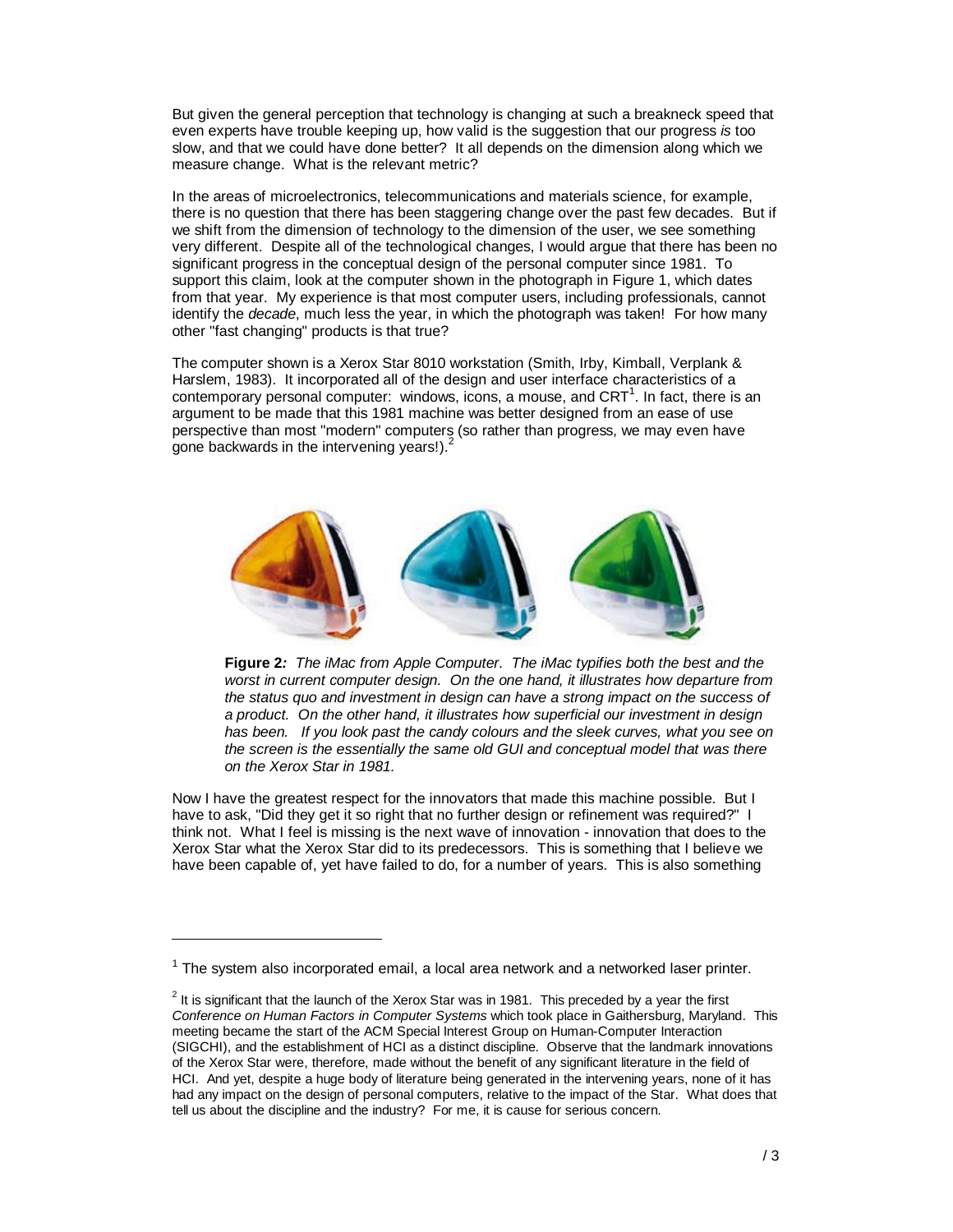that I feel has to be done before we can achieve the benefits that are so often offered, but so infrequently delivered, by this emerging technology.<sup>3</sup>

One of the motivations for this essay is to put forward a view on how we can bring the progress of the design and benefits of computational devices more in line with the progress of the underlying technologies and its unfulfilled potential. In order to accomplish this, we need to delve a little deeper into the nature of the changes that *have* been taking place.

A little practical fieldwork will help us here. The exercise is this: ask 10 people what they think the most significant changes have been in computers over the past 15 years. If the list that you thus obtain is like mine, it will look something like:

- 1. *Smaller:* computers are much smaller than they were, making them portable, among other things
- 2. *Faster:* we can do things on small machines that used to take huge machines
- 3. *Cheaper:* the cost of computation is falling dramatically
- 4. *More of them:* the number of computers has exploded. The population of microprocessors in the world is now about three times the population of humans.
- 5. *Networked:* our machines can communicate with one another, with faster speed and increasingly using wireless means
- 6. *Location/Motion Sensing:* our devices are starting to have the capacity to know where they are, both geographically (such as the GPS-equipped navigation computer in some cars, for example), and "socially". Social awareness comes in two forms: technological and human. Devices are developing the capacity to have an awareness of what other devices are in (what Microsoft calls) the "Network Neighbourhood" (what I call the "society of appliances"), and in terms of the human social context.
- 7. *Input/Output (I/O) Transducers:* the input output devices available are changing dramatically, offering a range of options from printers, scanners, etc. to the user, thereby opening the opportunity to redefine the nature of what constitutes a "computer terminal".

When I have done this exercise, I typically get the same basic results whether it is a layperson or technology professional that I poll. The greatest consistency is with the first three or four items. Further down the list the responses are fuzzier and less consistent.

This is significant, since I would argue that the items are listed *in inverse order of importance.* The things that come first to mind are the least important, and the things that come last to mind and are most vague, are the most important. I see this discrepancy between *consciousness* and *importance* as pointing to the root of the stagnation in computer design.

Am I suggesting that the improvements of size, speed and cost of microelectronics are not important? No. Rather, my argument is that there are so many resources allocated to solving the underlying problems along these dimensions that the improvements will happen regardless of what you or I do. They have momentum, and verge on inevitable. What is not inevitable, at least in the short term, are some of the opportunities that they afford when coupled with the things at the bottom of the list - things that do not have adequate resources or attention being paid to them.

This brings us to the trap inherent in the above list of changes.

 $^3$  The Xerox Star is a data point supporting what I call "The Law of Inertia of Good Ideas." This says: *The better an idea in its time, the more it holds back progress in the future*. It is relatively easy to displace bad ideas and bad design. Really good ideas, such as the QWERTY keyboard, or the GUI, however, take hold and are extremely difficult to replace.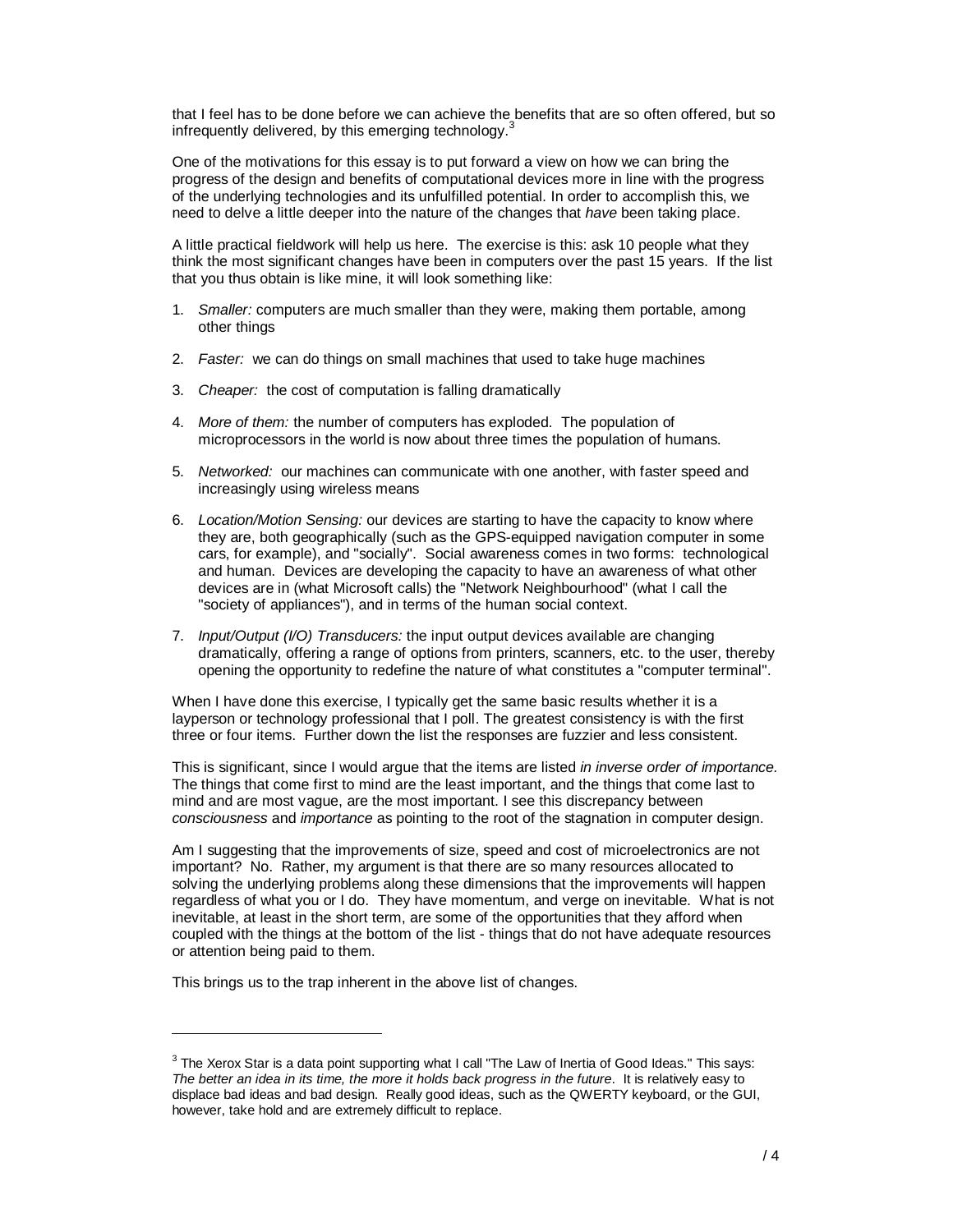The models and language that we use to articulate, or discuss, things, frame our perceptions and ways of thinking. As long as we discuss design in terms of this list, our perspective, like the list itself, will have a *technocentric* bias. To break out of our current rut, we need to recast our list of changes using a *human centric* perspective, which reflects the importance of usage and activity rather than technology:

- *Who* is using the computer
- *What* they are doing
- *Where* they are doing it
- *When* they are able to do it
- *Why* they are doing it
- *How* they do it

These are the questions that matter most and can guide design towards the *right solution* in the *right form* for the *right person* in the *right location* at the *right time* and at the *right cost.* They prompt a concern for design that reflects respect for human skill at all three levels: motor-sensory, cognitive and social (Buxton, 1994).

# **Bridging the Two Solitudes of the Physical and the Virtual**



**Figure 3:** *Bridging between the two solitudes of the physical and the virtual domains. (Image courtesy of Gray Holland)*

In the previous section, I argued that changes in input and output (I/O) technologies constituted perhaps the most important dimension of change in terms of defining the nature of future technologies. Why is that?

One of the most significant issues confronting computer users, as illustrated Figure 3, is the problem of bridging the gap between the physical and virtual worlds. For most activities, most current systems make it too difficult to move the artefacts back and forth between these two worlds, the physical and virtual. Hence, the relevant documents, designs, etc. are isolated in one or the other, or split between the two.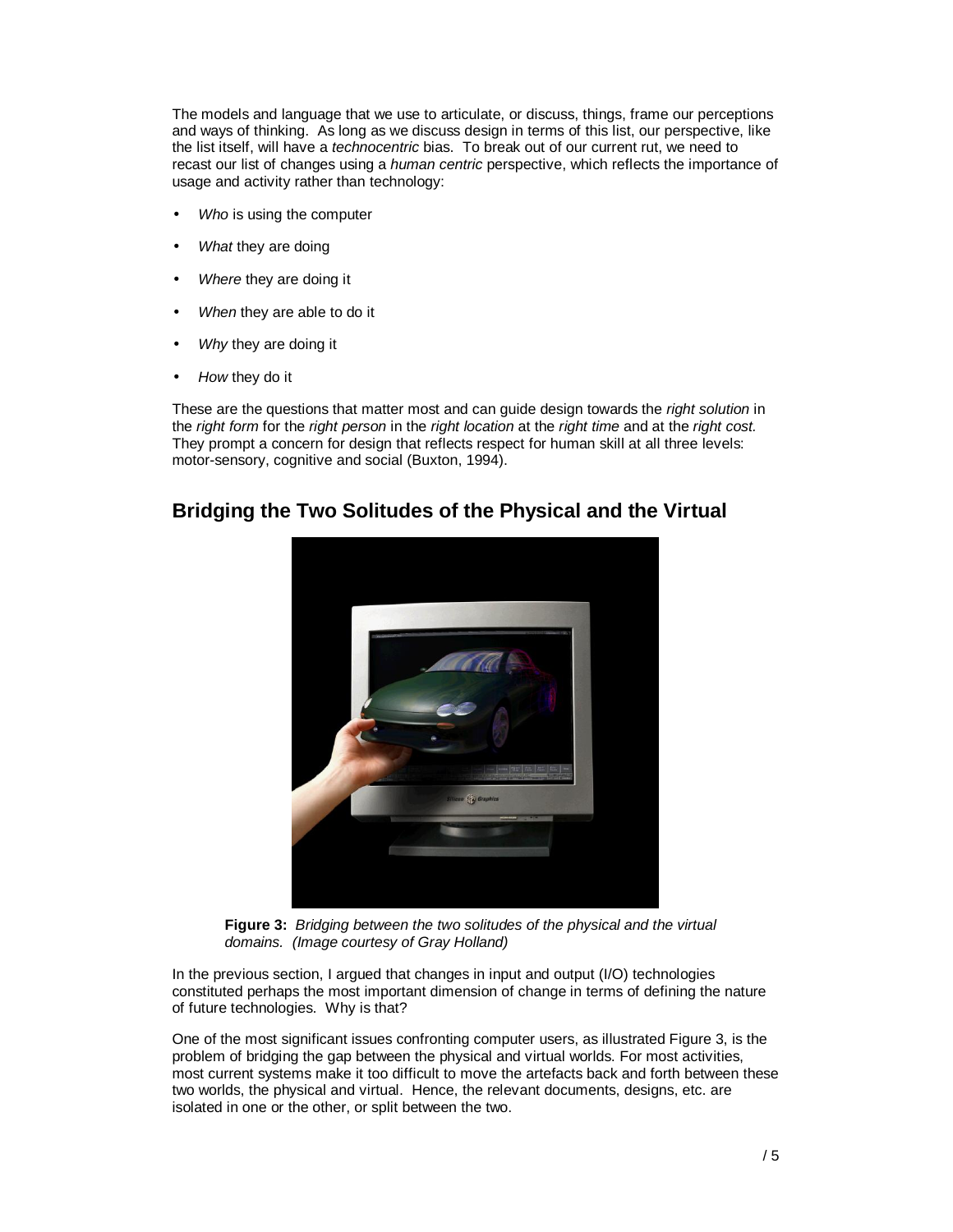With appropriate design, however, the I/O technologies of future systems will be designed so as to *absorb* and *desorb* the artefacts relevant to the intended activity, thereby providing a much more seamless bridge between these two solitudes.

Tuning the I/O for specific activities is contrary to most current design, which more follows what might be called, *The Henry Ford School of Design.* Just as Ford is reputed to have said about his automobiles, "You can have it in any colour you want as long as it is black," so today's computer designers say, "You can have it in any form you want as long as it has a keyboard, a display and a mouse, regardless what you are doing." Hence, temporarily assuming the role of an anthropologist examining the tools of a society, we notice that there is little significant difference in the tools used by the physician, accountant, photographer, secretary, stockbroker architect, or ticket agent. Instead of specialisation, a *one size fits all* approach to design prevails.

As we shall see going forward, I/O devices are key to our ability to tailor computer systems to the specific needs of various users. Hence, their place at the top of my list in importance, at least insofar as technology is concerned. But technology is only of secondary importance. It is the human's capability, intent and need that should be (but too often is not) the driving function in all of this.

# **On Complexity, Skill and Human Limitations**

If the human should be the centre of focus in the design of technology, how can we get a better understanding of the relevant, but too often neglected issues, especially as they relate to complexity and design?

Let us begin with a series of examples that I have used over the past few years, beginning with the graph shown in Figure 4. This is an approximation of the often-cited *Moore's Law,* which states that the number of transistors that can fit on a chip will double every 18 months. The graph simplifies this to simply state that there will be more technology tomorrow than there is today. So far, so good.



**Figure 4:** *Moore's Law: the growth of technology as a function of time. The simple interpretation is that there will be more technology tomorrow than there is today.*

The next graph in the sequence is shown in Figure 5. It illustrates what I immodestly will call *Buxton's Law of Promised Functionality,* which states that the functionality promised by technology will grow proportionally with Moore's Law. In layperson's terms, this simply means there is going to be more functionality promised/offered tomorrow, than there is today.

At this point, readers will be excused if they are wondering why I am wasting time and space stating the seemingly obvious, and using quasi-scientific graphs in the process?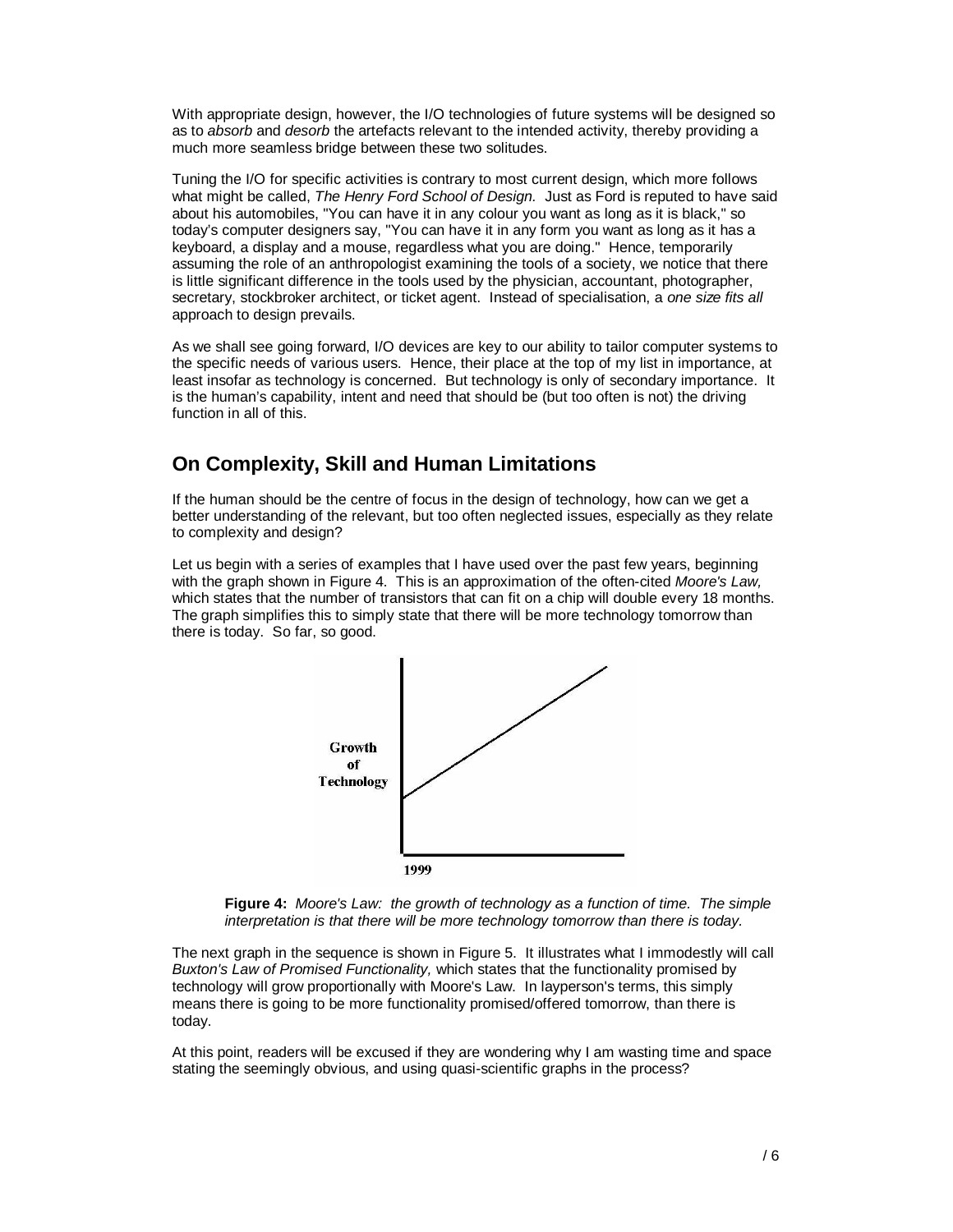

**Figure 5:** *Buxton's Law: Promised functionality and benefits of technology will increase directly with Moore's Law. The simple interpretation is simply that there will be more functionality promised/offered tomorrow than there is today*.

Many may see the previous two graphs as obvious and banal. But to my way of thinking, they are less obvious than the next graph that we will look at, which nevertheless, seems lost on most computer designers. This graph, shown in Figure 6 illustrates the "growth" of human capacity over time. This represents what I call *God's Law,* which can be expressed as follows: the capacity of human beings is limited and does not increase over time. Stated more simply, the law says that our neurons do not fire any faster, our memory doesn't increase in capacity, and we do not learn or think faster as time progresses. If there is a problem with the graph, it is that it is too generous, since my personal experience is that, if anything, my capacity is decreasing, rather than increasing.



**Figure 6:** *God's Law: Humans' capacity is limited and does not increase over time. Stated more simply, our neurons do not fire faster, our memory doesn't increase in capacity, and we do not learn or think faster as time progresses.*

"God's Law" has been obviously true much longer than either of the previous two laws discussed. Nevertheless, while virtually every engineer can quote Moore's Law, their designs show little, if any, understanding of God's Law. Yet which is the more important law in terms of good engineering? Which one should be the primary concern in designing technology intended for use by human beings?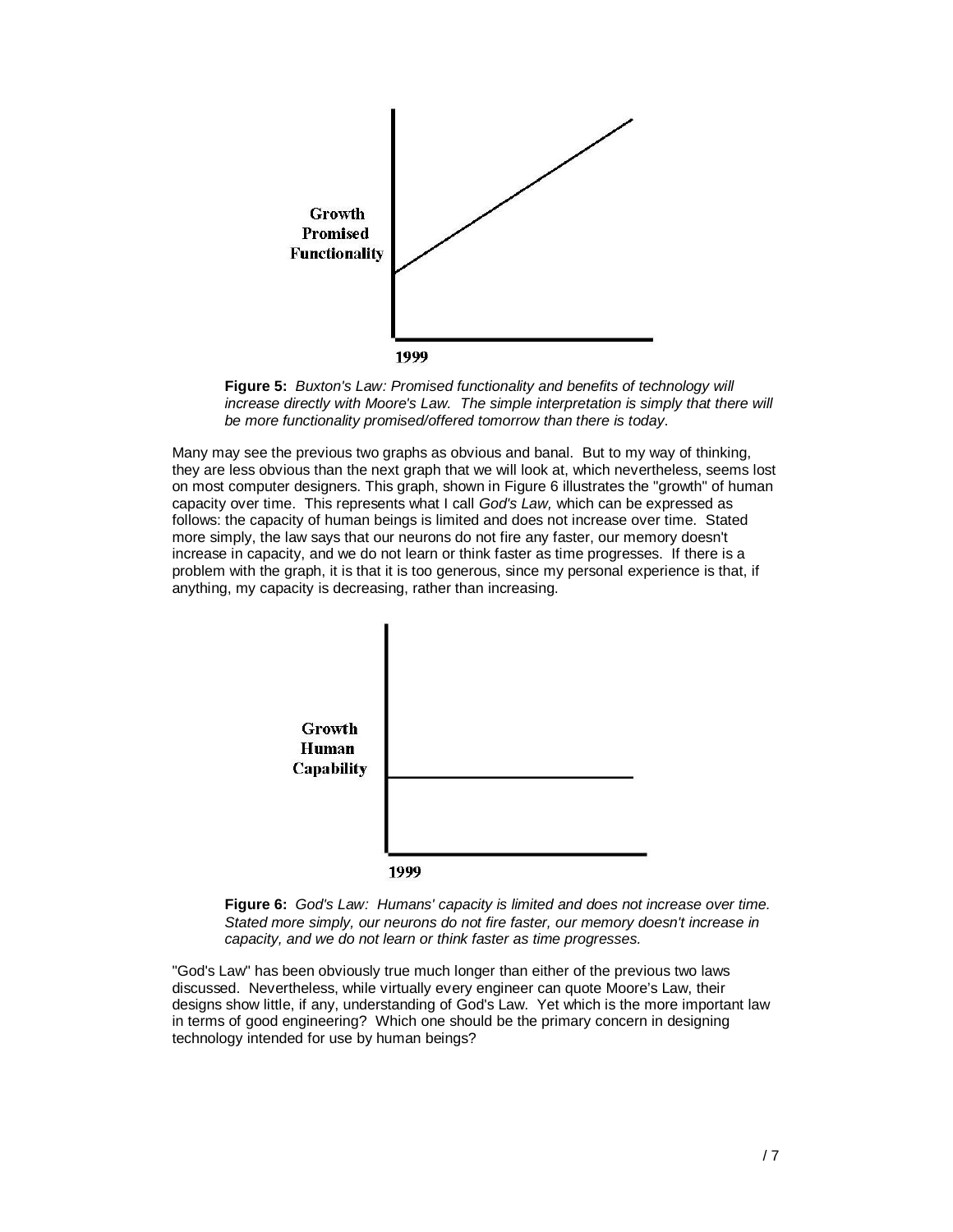

**Figure 7:** *Relating functionality to human capability. The observation to make here is that access to the functionality today is already at the threshold of human capability.*

Figure 7 attempts to illustrate the root of our current design problems by relating the growth of functionality to human capability. As a good scientist, I have normalised my data relative to the *Y*-axes. If I take the *Y* intercept of the Functionality graph (that is, where we are today) and, using the dotted line, project it across over to the Capability graph, we start to see some interesting relationships. Most significantly, we see that we are already right at the threshold of human capability, a threshold that we are about to cross (if we have not already done so.)

Using what in scientific visualisation is called "a level of detail zoom", we can look at this a little closer. Figure 8 shows the growth of functionality with the limit of human performance superimposed. This limit we have labelled the *Threshold of Frustration*, but it is also known as the *Complexity Barrier*.



1999

**Figure 8:** *The Threshold of Frustration as it relates to access to functionality*.

The first point that that I want to make with this figure is that any functionality that lies above the Threshold of Frustration does not exist in human terms. This is regardless of whether you can demonstrate that functionality to me, show me the code, or show me the documentation. The functionality may even be the very reason that the system was acquired. Nevertheless, statistically speaking, it simply does not exist in human terms. If it lies above the threshold, it will not be used.<sup>4</sup>

<sup>4</sup> At this point I can already hear a chorus of voices protesting that *they* can use such functionality, or that they know someone who can. That does not disprove my point. Every transaction has a cost, regardless if it is performed on a computer or shopping. If the transaction cost is too high, the "business" will fail *even if some people can afford it.*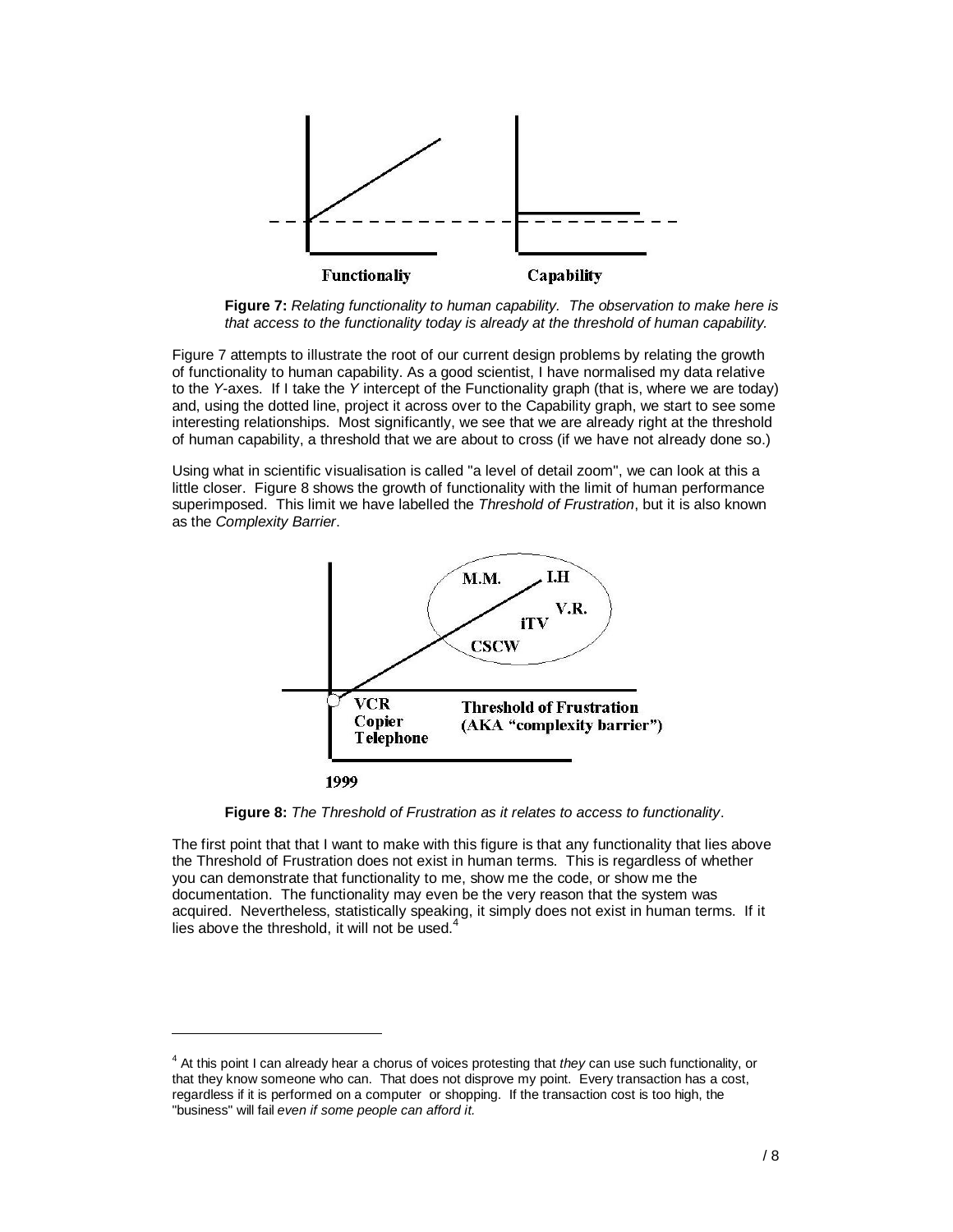

**Figure 9:** *The computer section of a typical bookstore. What dominates the shelves would more properly be called "documentation" than books. The preponderance of such documentation, which has a half-life of about six months, is only one of the many symptoms of the overall malaise in design. (Photo: Tom Wujec)*

Second, based on their track record, engineering and design practice have very little credibility in terms of being able to deliver the promised functionality (such as e-commerce, multimedia, interactive television, computer supported collaborative work, or virtual reality) below this threshold. As proof, just consider the extent to which documentation has replaced books on the shelves of our bookstores, as illustrated in Figure  $9<sup>5</sup>$ 

Those of us in academia and industry are quick to talk about the importance of education and the training gap. I agree. However, more often than not what is meant is the need to teach people more about technology: to make them "computer literate." The existence of all of this documentation is a testament to a training gap, *but the gap is on the side of the engineer and computer scientist, the perpetrators of these systems, not on the part of the*

*Design Index<sub>d</sub>* = documentation shelf space<sub>d</sub> : content shelf space<sub>d</sub>

In the domain of accounting, for example, you could compare how many books there are on how to use spreadsheets and other related programs, compared to the number of books on accounting theory or practice.

 $^5$  Something is "documentation" if it has a half-life of about 6 months. Books have content that persists beyond the limited lifespan of some product. This has prompted me to introduce the concept of a *Design Index.* This is a design quality indicator for the tools used in some application domain *d*. Ideally a layperson should be able to determine the index for a given application without having to suffer through it first hand. The bookstore provides the mechanism, as follows:

Now I recognise that this formula will be dismissed as absurd, and perhaps quite rightly. But what is more absurd, my formula, or the situation that prompted it in the first place, as reflected in the bookstore? The problem is real and requires a change in how we do things. On the one hand we have a skills shortage, and on the other, we are wasting a broad range of existing skills that users bring to the system.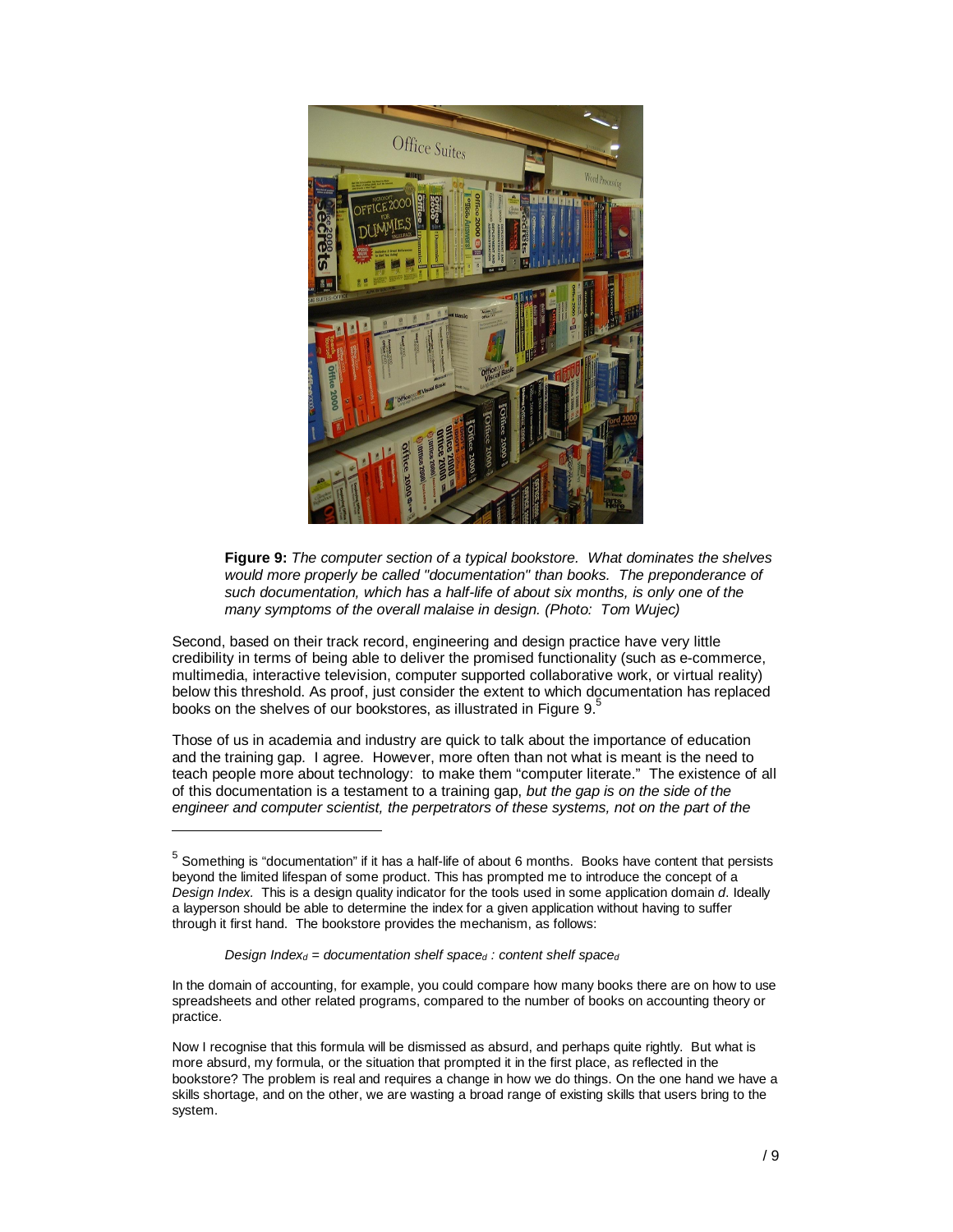*users* (who I would rather characterise as victims)*.* In order to overcome this situation, the technological expertise of the computer scientists and engineers who make these systems must be matched or exceeded by their knowledge of people and their capabilities.

Currently that is nowhere near the case. To the best of my knowledge, there are virtually no computer science or engineering schools where in order to graduate you must develop an application which has been used by another human being, much less be marked on your ability to do so.<sup>6</sup>

Yes it is hard to fit all of the technological basics into the engineering and computer science curriculum. But the result is that the human factor gets squeezed out, which is unacceptable given the growing importance of technology-based tools in our society.

The problem is systemic, and must be addressed. But the good news is, just think about the competitive advantage that will be gained by the first jurisdiction to address this situation with conviction!

# **"Super Appliances": The Behavioural Implications of Artefacts**

Most popular discussions seem to assume that the personal computer and the interactive television set<sup>7</sup> will be the primary appliances through which the public will access the promised wonders of the digital revolution. Yet, if we are to take the preceding section seriously, perhaps this assumption is worth looking into a little more deeply.

Let us proceed by looking at three everyday appliances, since experience with them, coupled with a bit of common sense, sheds light on how we think about future information appliances.



**Figure 10**: *The Cusinart Food Processor*

The first of our three examples is a food processor, the *Cuisinart,<sup>8</sup>* illustrated in Figure 10. This is a kitchen appliance that performs a number of functions such as slicing, dicing, mixing, blending, etc. Each of these different functions is accomplished by reconfiguring the device using the various components, such as blades and containers that come with it. Thus, this single multi-purpose appliance, with its accessories, can perform the function of a number of simpler appliances, such as a mixer and a blender.

<sup>&</sup>lt;sup>6</sup> In light of this, perhaps we should stop complaining about how hard things are to use, how error prone they are, and how poorly they are designed. Rather, perhaps we should be amazed at how good they are under the circumstances!

 $^7$  That is, a television set connected to the Internet via a "set-top box."

<sup>&</sup>lt;sup>8</sup><http://www.cuisinart.com>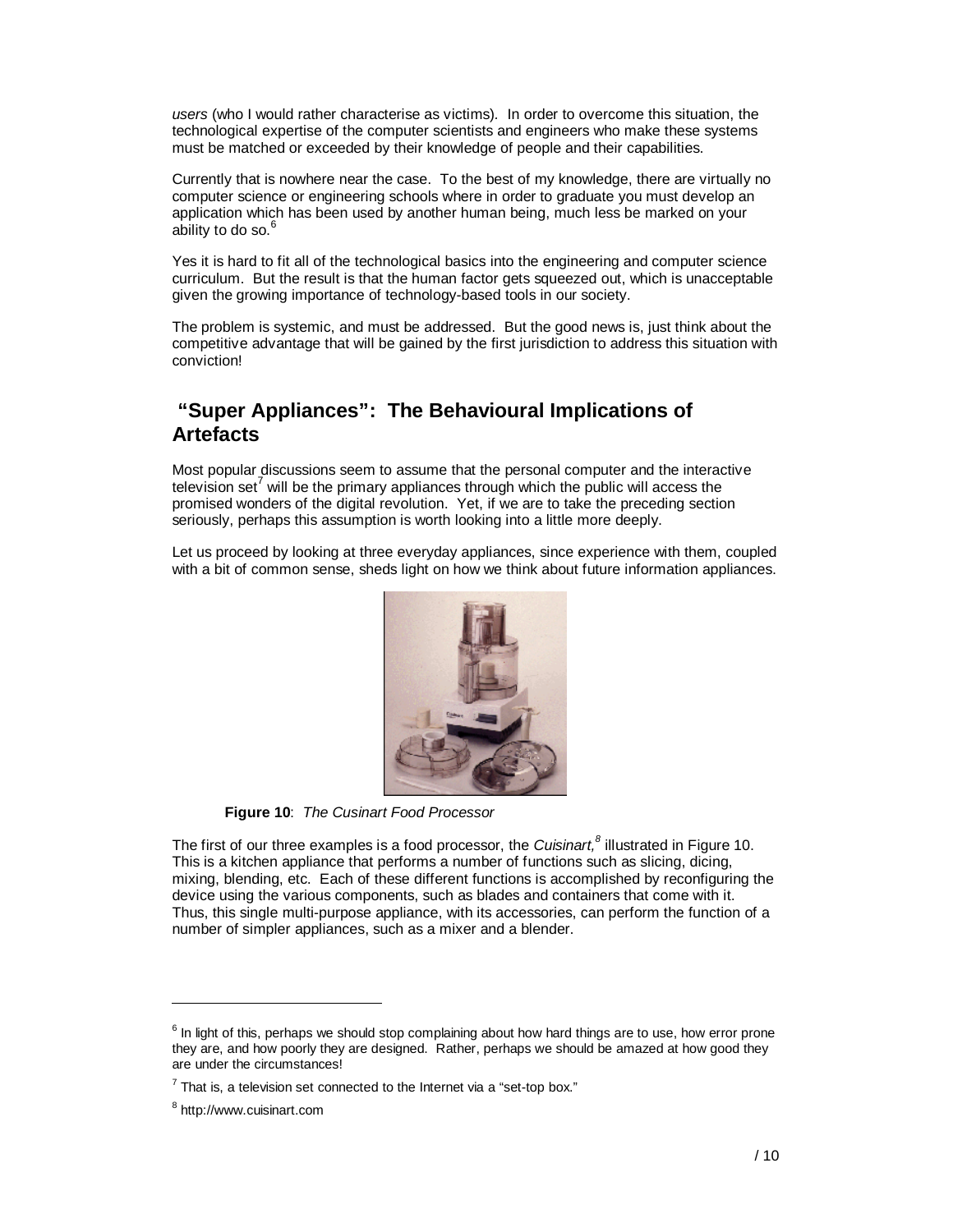

**Figure 11:** *The Shopsmith: a 5-in-1 Powertool. The unit is shown along with each of its five different ways of being used.*

Our second example could be considered a Cuisinart for the woodworking shop. It is a power tool for carpentry called *the Shopsmith,<sup>9</sup>,* and is illustrated in Figure 11. This is a multifunction appliance that, in a few minutes, can convert to any one of the following five functions:

- Table saw
- Disk sander
- Horizontal drill
- Drill press
- Lathe

The benefit is that one gets a suite of tools for the cost of slightly more than one, and the resulting appliance takes up little more space in the shop than a bicycle.

Our third example is illustrated in Figure 12. It is the common *Swiss Army Knife*<sup>10</sup>. By virtue of having a range of tools such as a nail file, bottle opener, cork screw, scissors and yes, a knife blade, embedded in it, the Swiss Army Knife joins the Cuisinart and the Shopsmith as a single device that can perform a wide range of functions. Nevertheless, one thing that distinguishes the Swiss Army Knife from the Cuisinart and the Shopsmith is that it is more portable. However, as the number of tools in the knife increases, so does its weight and

<sup>&</sup>lt;sup>9</sup><http://www.shopsmith.com>

<sup>10</sup> <http://www.airtime.co.uk/shop/SwissArmyKnives/> and <http://www.swissarmy.com>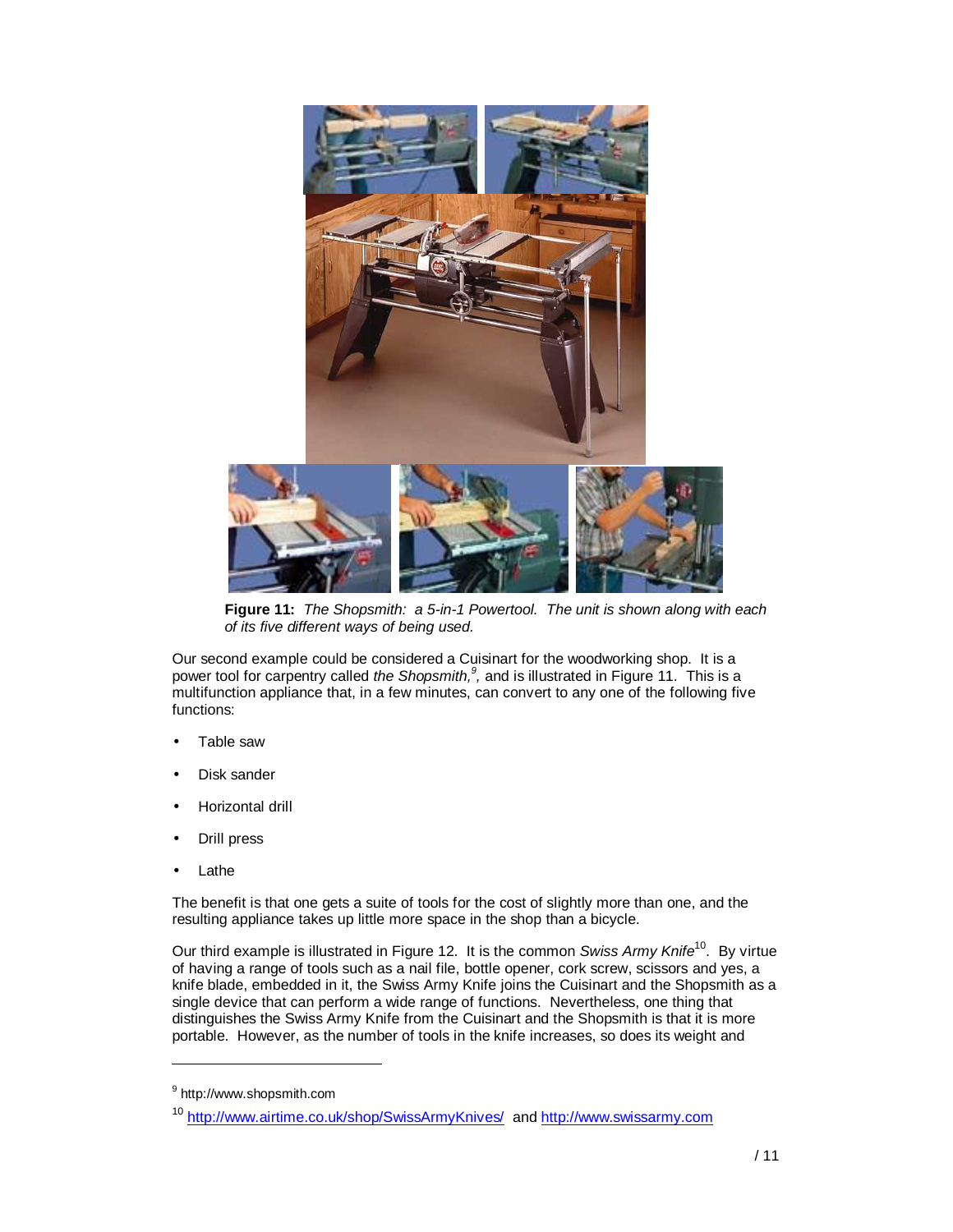bulk. The convenience, and thus the likelihood of carrying it around, are therefore reduced proportionally.



**Figure 12:** *The Swiss Army Knife*

From a design perspective, each of our examples, the Cuisinart, Shopsmith and Swiss Army Knife, are representatives of what I call *"super appliances".* This class of appliance is important to understand since both the personal computer and the interactive television fall into the same category. Hence, we can potentially use past experience to inform future expectations.

Collectively, appliances of this class all share the following properties:

- *Multiple Function:* The appliance is a single device that encompasses the functionality otherwise delivered through a number of simpler special purpose devices.
- *Single Location:* The functionality offered by the appliance can only be accessed where the appliance is located. The higher the overhead or inconvenience in moving the appliance, the more constraining this is.
- Single User: Only one person can use the appliance at time.<sup>11</sup>
- *Single Function at a Time:* While offering multiple functions, these functions are time multiplexed, meaning that only one function at a time can be used.
- *Space/Complexity Trade-off:* These multifunction appliances are inherently more complex than any of the single-function tools that they overlap with. This is largely due to the overhead in switching the modality from one function to the other. On the other

 $11$  I acknowledge that there are exceptions, such as interactive video games, played either on a PC or TV game consol. Another obvious exception would be watching television or something similar on a TV equipped with a set-top box. But consider the battles that rage nightly in homes around the world over who has the TV remote control. Now imagine this amplified ten times over as the choice expands beyond selecting TV channels, to selecting web pages. Finally consider reading your personal email on the television, in full view of the rest of the family. I think that even the most rudimentary analysis, much less common sense, suggests that for the most part these are services tailored for individual, not communal interaction.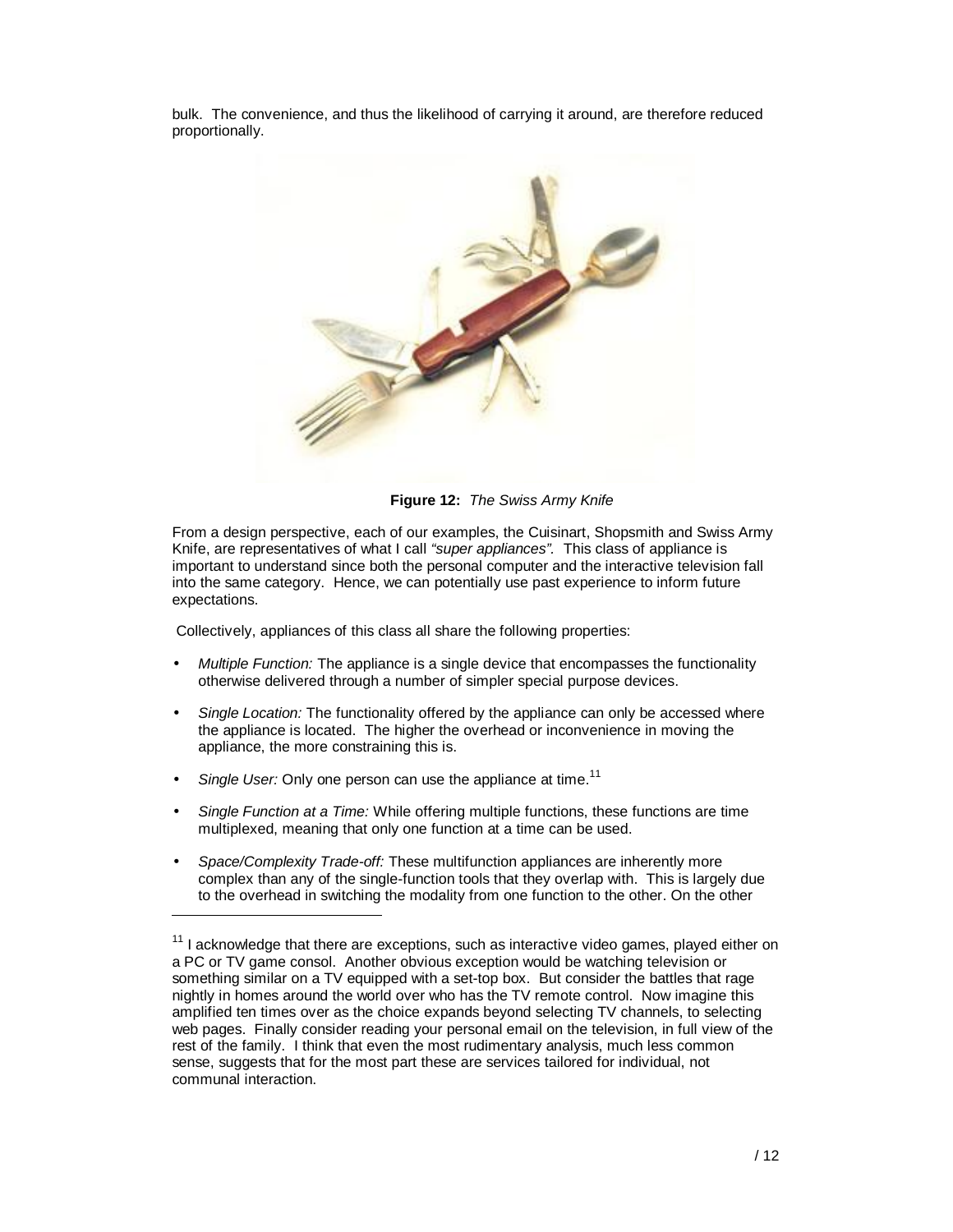hand, they typically occupy less space, and cost less, than the equivalent set of single– function tools.

Sometimes the benefits of these tools warrant the inherent increase in their complexity. If this were not true, the companies that make them would not have survived as long as they have. But on the other hand, everyday experience says that this class of tool represents only a small part of our tool usage. Consequently, I think that it is fair to ask the following question:

*If you don't do the bulk of your food preparation using a Cuisinart, you don't do the bulk of your carpentry with a Shopsmith, and you don't do the bulk of your eating, can opening, cork screwing, etc. with a Swiss Army Knife, then why would you find the same type of appliance acceptable as the primary tool that you use in your work or recreation?*

Some may argue that the new digital super appliances are a new breed, and will foster a different set of behaviours. It would be foolish to argue that this is not partially true. Having said that, in my opinion, it is equally foolish to assume that our past experience and expectations with tools will not transfer to the next generation of appliances. Likewise, it would be short sighted to assume that there are not viable design alternatives to the digital super appliance.

A look into some of the implications of the *Single Location* attribute of super appliances can shed some insight onto why we need to explore alternative approaches to design.

One of the foundations of the discipline of architecture buildings is the design of physical space appropriate for particular activities. This way of thinking is perhaps best captured in the following quote from the architect Louis I. Kahn:

*Thoughts exchanged by one and another are not the same in one room as in another.*

My view is that the relationship between function and space is just as important to the designer of digital tools as it is to an architect. This opinion is rooted how strongly we associate specific locations with specific activities. The *Single Location* attribute of the super appliance is in conflict with this association, as can be demonstrated through a simple exercise.

Make a list of all of the tools in your Swiss Army Knife. Then opposite each, list the room most associated with the function that that tool most normally serves. An example of such a list is shown in Table  $1.^{12}$ 

 $12$  Not only is there a fairly distinct location associated with each function, with conventional specialised tools, each activity can take place independent from, and simultaneously with, any other activity, and as many people can work concurrently as there are tools.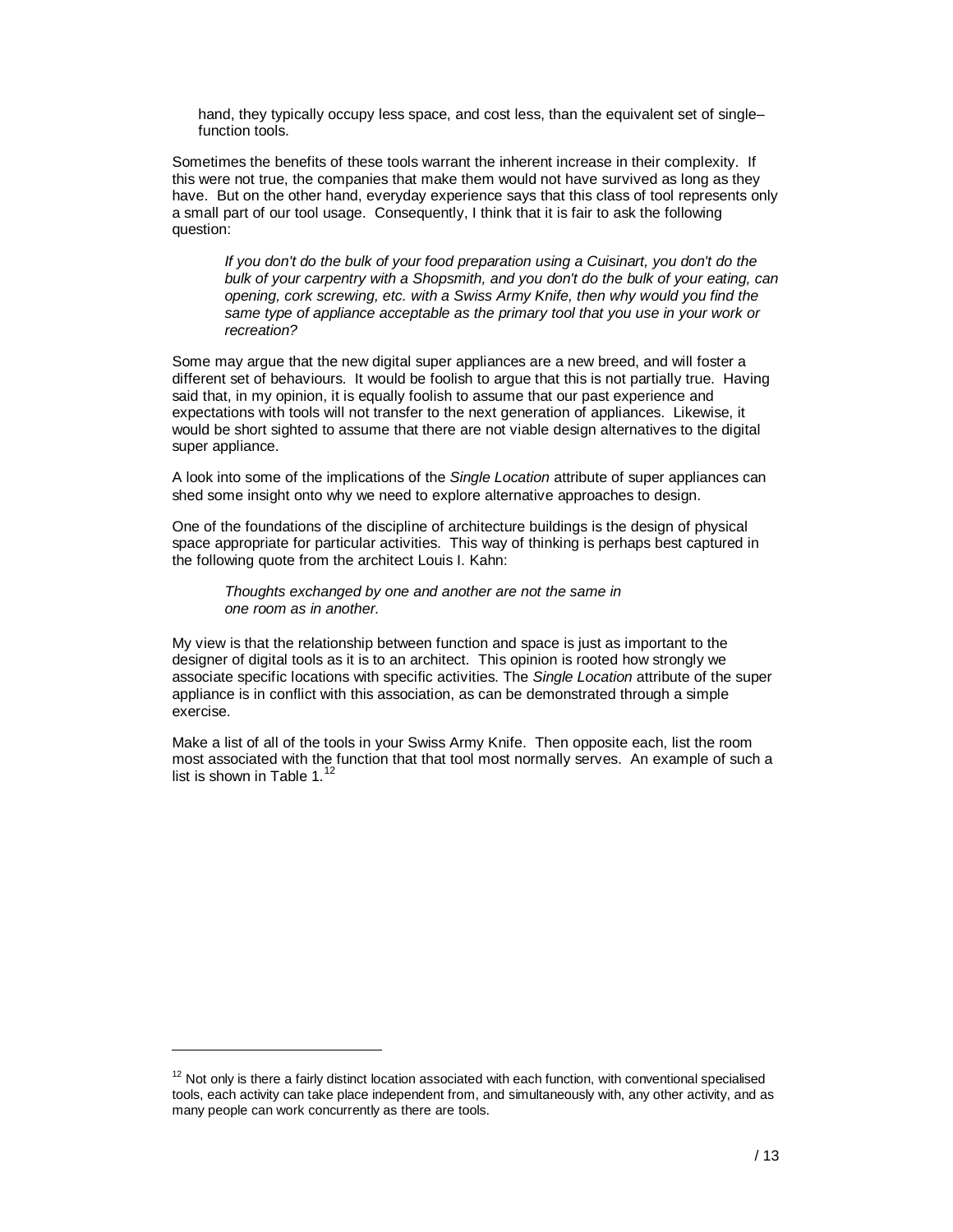| Tool             | Location    |
|------------------|-------------|
| Saw              | Workshop    |
| Spoon            | Kitchen     |
| Fork             | Kitchen     |
| Scissors         | Sewing Room |
| Leather Punch    | Stable      |
| <b>Nail File</b> | Bathroom    |
| Cork Screw       | Dining Room |

**Table 1:** *Function/Location Relationships with a sample Swiss Army Knife*

The implications of this become clearer and more immediate if you do the same exercise for your family PC. The home computer promises that it will let your children do their homework, learn and practice music, and play games. It claims to let you do your accounting and correspondence, another person watch a movie, and someone else plan a vacation. But just like the Swiss Army Knife, there are specific places in the house (the bedroom, music room, den, living room, games room, etc.) associated with each of these activities. Funnelling all of these activities through a single appliance in a single location is, again, inconsistent with these task-location associations.

One could argue that this is a temporary problem, and that computers (or interactive televisions) will soon be inexpensive enough that one could simply have several of them distributed around the house, one in each location associated with a particular task. On the one hand I agree, as will be seen later. But I do so only if there are significant changes to what constitutes a computer or  $TV$   $\longrightarrow$  changes that are not implicit when most people make this argument.

The essence of these changes is the notion that once we associate a particular activity with a tool, and place it in a location appropriate for that activity, then we can also tailor the design of the tool so that it is optimised for that specific purpose. In other words, we can break out of the one-size-fits-all approach of the super appliance, and evolve towards purpose-built tools.

In the process, we will discover that the three rules of computer design are the same as those of real estate: location, location and location, which we interpret as:

- 1. Location: of the appliance, i.e., physical context
- 2. Location: relative to user(s), i.e. social context
- 3. Location: relative to other appliances, i.e., context in the society of appliances

In biological systems, there is a tendency for specialised organisms to win out over generalised ones. My argument is that the evolution of technology will likely be no different. Rather than *converging* towards ever more complex multifunction tools, my claim is that going forward we must *diverge* towards a set of simpler more specialised tools. Underlying this is what I call my law of the inverse relationship between usefulness and functionality, expressed as:

#### *Usefulness ~ 1 / Functionality<sup>n</sup>*

Where *n* relates to the number of functions of the device, such as the number of tools in the Swiss Army Knife. These consequent notions of divergence and specialisation are themes that we will explore in more detail in following sections.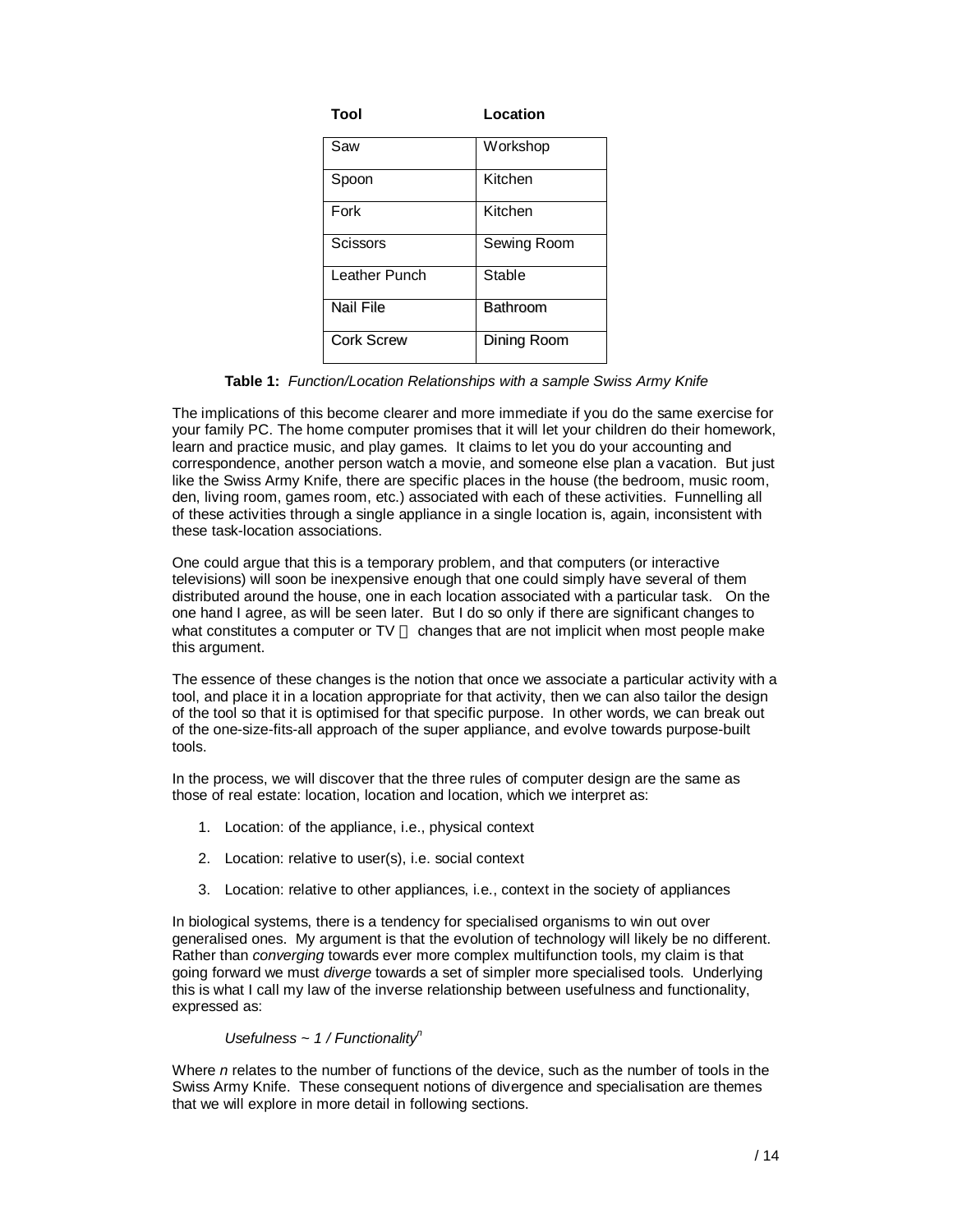# **Plumbing, the Internet and the Waternet**

In the previous section we used everyday appliances to highlight some of the limitations of personal computers and televisions as the primary means to access digital media and functionality. Luckily, there are also everyday appliances that can help lead us to a better alternative. These are the appliances that attach to another ubiquitous network, the *Waternet*.



**Figure 13**: *Three "appliances" on the "Waternet". Despite standardization and "convergence" in the underlying network, note the diversity of the devices attached to it, despite only looking at the limited subset of sinks.*

The Waternet is just what you think it is: that great network of pipes and reservoirs that brings water to and from your house or office, run by a relatively small number of very large companies. It is a lot like the Internet. Like with our computers, we didn't start connected. We had our own wells or cisterns, and we used things like septic tanks for our waste. Just as people have connected their PCs to the Internet via their local Internet Service Provider (ISP), so have most of us moved away from wells, cisterns and septic tanks and taken our plumbing online by hooking up with our local WSP (Waternet Service Provider).

Going forward, I think that there will be some other similarities. For example, the Waternet is essentially invisible. You only notice it when it breaks, and what is nice about it is that it does not break very often. Furthermore, many of us (including me) do not know who their WSP is, especially at my place of work. As it matures, the same will be true of the Internet. It will be the services and content, not the network that will be visible. As it is with copper, PVC, or other plumbing materials, so will it be with the Internet: as long as it works, nobody will care if it is delivered by coaxial cable, twisted pair telephone wire or fibre optic cable. Nobody will care if it is delivered by the cable TV or the telephone company. It will just have to work.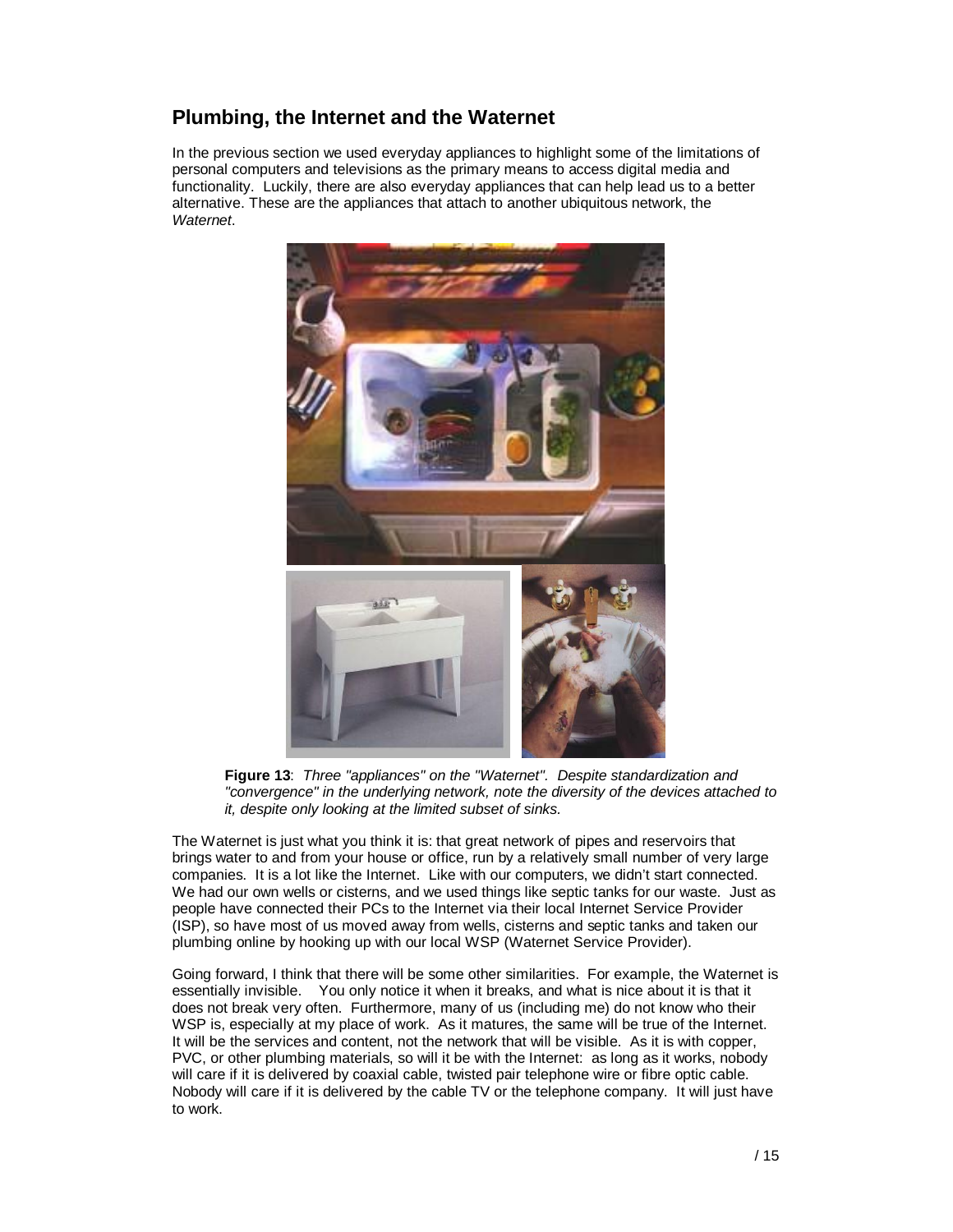With the Internet in the future, as with the Waternet today, what *will* be noticed are the appliances that are attached. Here is where we see the difference in the maturity of the two networks today. With the Internet, there is very little differentiation among these. As we have already discussed, there is little significant difference among personal computers that hang on the Internet. On the more mature Waternet, this is not the case. Attached to it are diverse appliances such as sinks, lawn sprinklers, toilets, baths, showers, fire hydrants, etc.

Even within these categories, such as with the sinks shown in Figure 13, there is sufficient diversity that one can easily distinguish which belongs in which context. We even know (due to its ornate nature) that the hand sink shown is intended for guests and would be found in the downstairs bathroom rather than intended for everyday use such as one that would be found in the upstairs bathroom.

The diversity and fine granularity of differentiation in these Waternet appliances hints at the diversity of what we will see in future Internet appliances. Also, note that the companies that make these appliances are not those that own or manage the network. They are specialized companies whose products and competence lie in niche areas.

### **The Pilot: Success Can Be In Hand**

There is a significant implication to this last point. The industry today is dominated by large companies who, like the WSPs, exercise near monopolistic control. This is at the same time that many jurisdictions, investors, and small companies are attempting to understand how they can benefit economically through the ongoing "information technology revolution." The question frequently asked is, "How can we get a foothold in the face of the domination of the established large companies?"

The key to the answer lies in what we have just been discussing. A key area of future growth will be in the "terminals" or "appliances". Fundamental to success in this class of technology will be one's expertise and insights in the application domain, not just engineering. More to the point, and as supported by the precedent of the Waternet, no quasi monopoly can possibly have the depth of knowledge of the full gamut of application domains. Hence, there remains a healthy and growing opportunity for those who focus on the human/application centred approach that we are discussing.

A hint at the scale of the opportunity can be seen in the example of Palm Computing, and the success of the Palm Pilot (an example of which is shown in Figure 14.) The decade preceding the introduction of the Pilot was littered with the corpses of companies that had tried to introduce a pen-based personal digital assistant (PDA).

There is a compelling argument that the reason that the Palm Pilot succeeded when its predecessors had failed, is that the designers specified the product in human, rather than technological terms. For example, these included the need to fit into a jacket pocket, to be able to find an address faster than one could in a traditional address book, and to find "When did I had dinner with you?", or "Am I free next Thursday?" faster than one could with a traditional date book. They also included the specification that one should be able to back-up the contents of the device in one button push, so that if the device was lost, one would only lose the cost of the device, not the information.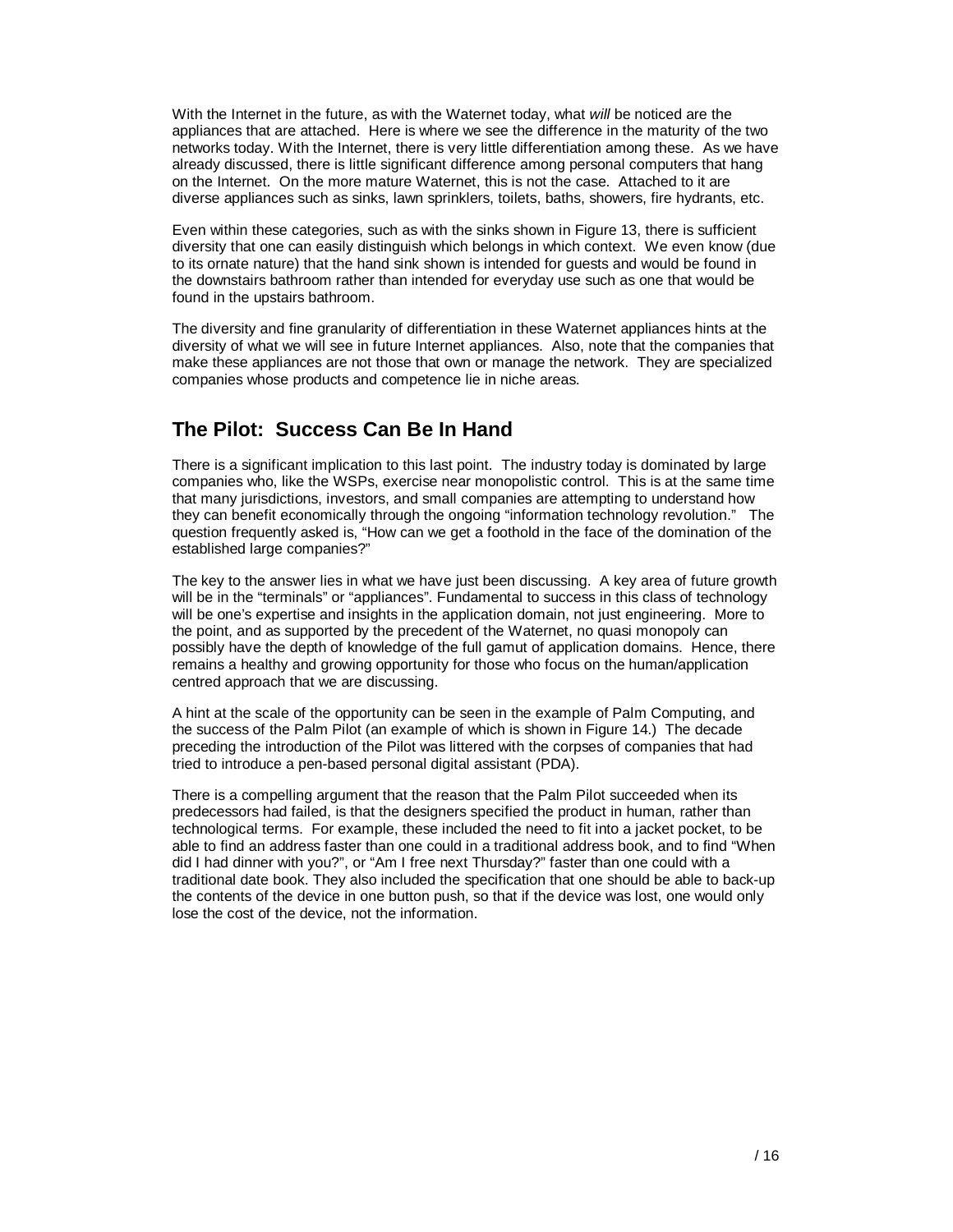

**Figure 14:** The Palm VII Handheld. The Palm Pilot is an example of "less-is-more" design. Despite the failure of previous pen-based PDA's, the Palm devices won market dominance by formulating their product specifications in human, rather than technological terms.

What is significant to me in all of this is *when* Palm achieved its success: exactly the same time that Microsoft was being found guilty of monopolistic practice and preventing other companies from competing in the personal computer space!

If the Waternet is an appropriate example, convergence is something that exists in the plumbing, not in what is visible to the public. Here, diversity and specialization is the rule. This implies that if there was an opportunity for a company like Palm to benefit from understanding human needs, and developing a new class of device that addressed them, then the same is true for others.

The conclusion to me is that the human-centric approach is not only good design, it leads to good business as well.

# **On Strength** *vs.* **Generality**

In the preceding, we have been building the case for a move to diverse specialized tools rather than the *status quo* of one-size-fits-all super-appliances. It would be nice if it was that simple, and we could just start building a broad assortment of such devices. But it is not. Again, our design options are constrained by the amount of complexity that humans can readily manage.

In design, there is a trade-off between *weak general* and *strong specific* systems. Tools, like people, seem to be either a jack-of-all-trades, or specialized. Inherently "super-appliances" fall into the jack-of-all-trades weak-general category.

This weak general *vs.* strong specific trade-off plays a role in the design of all tools, including chisels, screwdrivers, bicycles and supercomputers. For reasons that we shall see, *strong general* systems have never been an option. One has always had to make a choice. One of the most significant aspects of combining emerging technologies with appropriate design is the potential to change this for the very first time.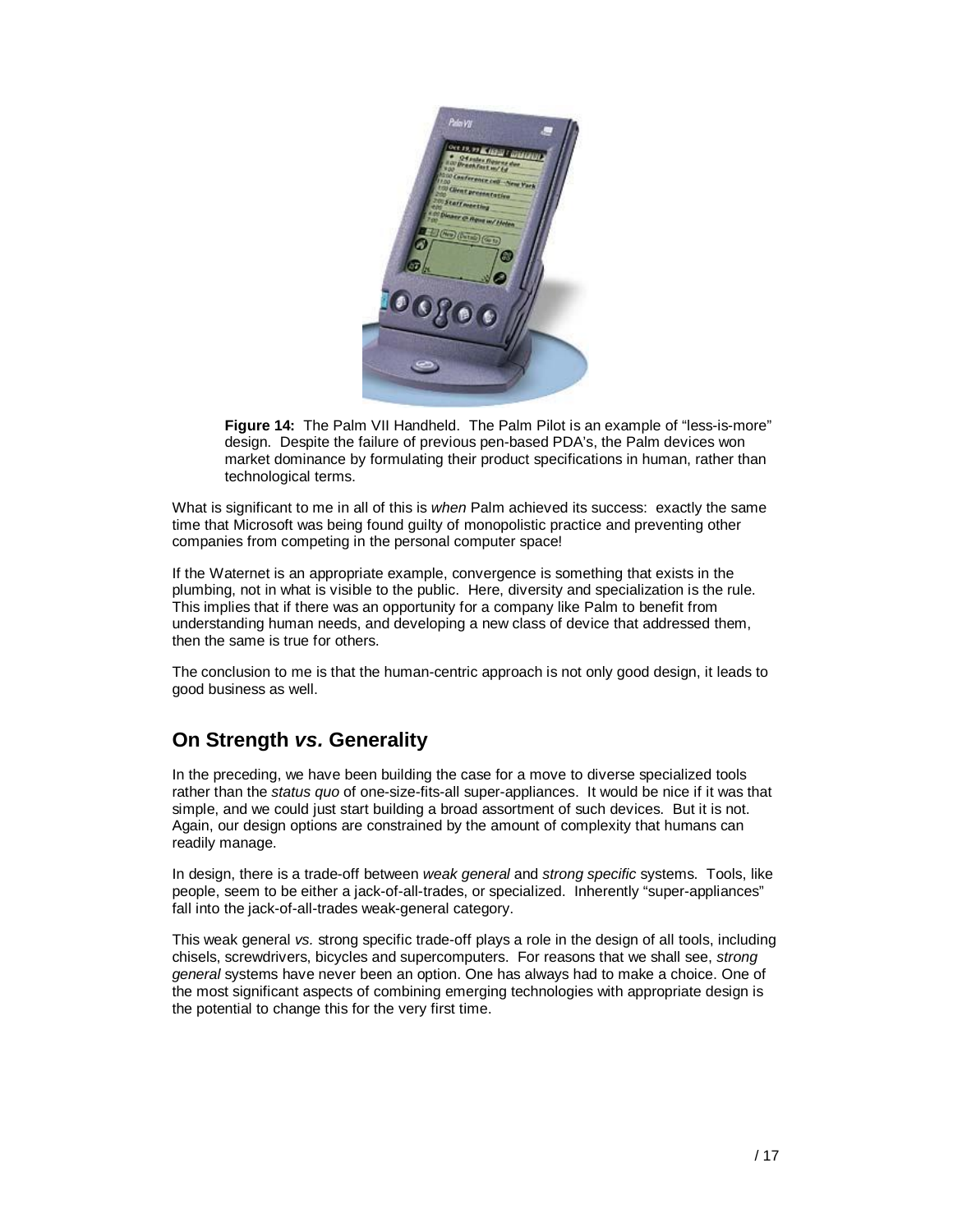

**Figure 15:** *A Graphical Representation of a Weak General System. The area under the red line, shaded in red, represents the cognitive load required to have control or facility with the system.*

For a number of years I have used a series of simple graphics to illustrate the nature of this new potential. We begin in Figure 15 with an illustration of a classic *weak general system*, such as a good kitchen knife. It can do a lot of things, hence its generality, but for many of these there are other tools that can do better, hence its relative lack of strength.

 The system illustrated in Figure 16 is at the opposite extreme of the tradeoff. It represents a prototypical *strong specific system*, such as a potato peeler. Compared to the kitchen knife, it can only do a few things, hence its specificity. However, what it does do, it does better than the general purpose knife. Hence its strength.



**Figure 16:** A Strong Specific System. This system can do few things, but it can do them very well.

At this stage, one could reasonably ask, "Why not achieve both strength and generality by having a suite of strong specific tools?" This approach is represented graphically in Figure 17.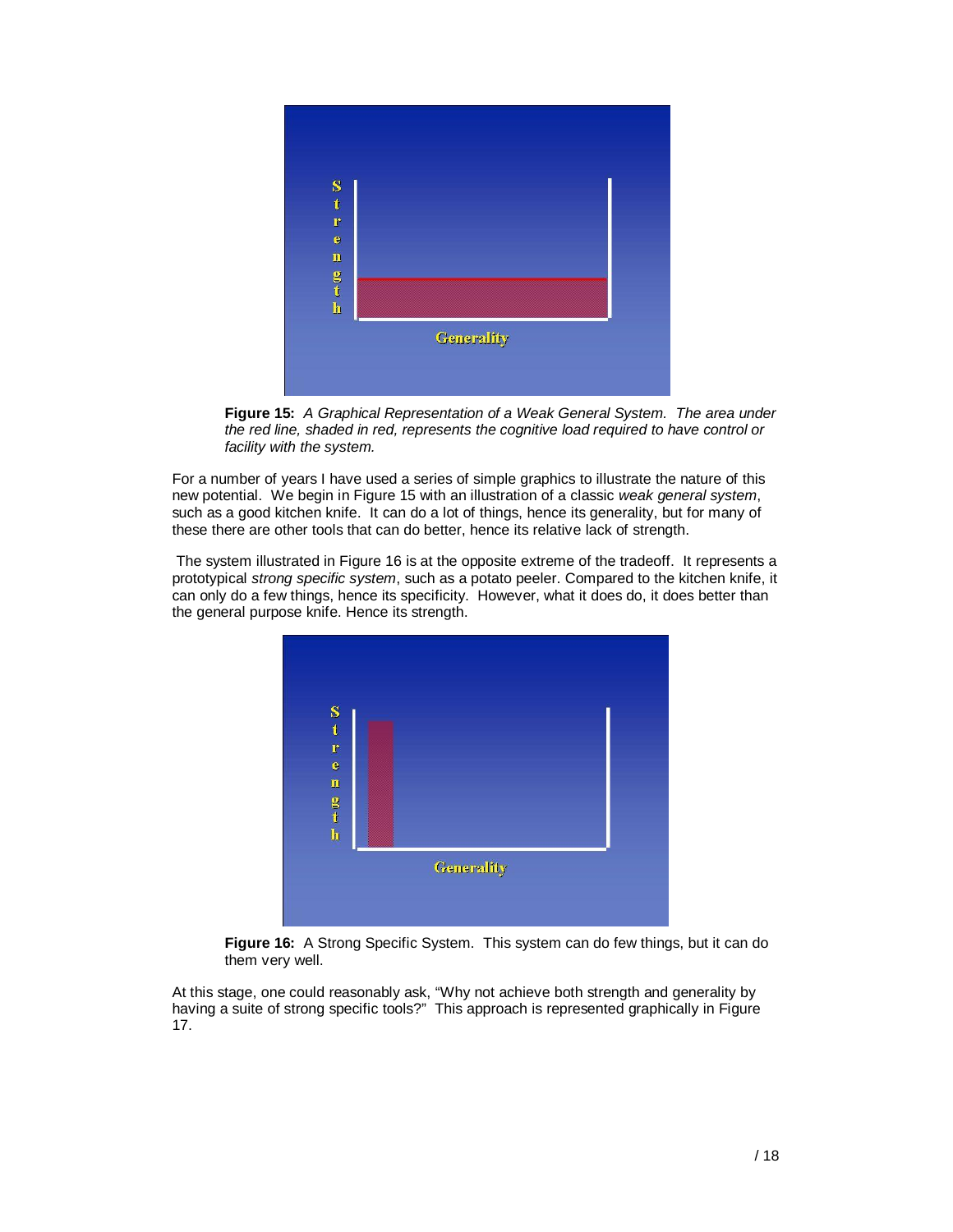

**Figure 17:** *Achieving Strength and Generality Through a Suite of Strong Specific Tool. The problem with this approach is the aggregate complexity of the individual tools. Considered individually, each is manageable, however, considered together, their aggregate complexity is beyond the human capacity to manage.*

Where is the problem here? If the domain and the tools are relatively simple, then there is no problem. But then, if things are so simple, why would we be applying computers and other digital technology in the first place? It is where the domain is broad and complex that the problems arise.

In such cases, even though each tool may be individually manageable, their collective complexity rapidly exceeds a human's ability to cope. Just think of all of the electronic appliances around you. Even if you can work some of them, collectively they begin to overwhelm. This aggregate complexity is represented in these figures as being proportional to the area shaded in red. Going back to our earlier discussion, consider this area to represent the *cognitive load* imposed on the user in order to take advantage of the tools.

Referring back to *God's Law* from Figure 6, in Figure 17, we see that the apparent potential of the tools far exceed the behavioural limits imposed by the *Threshold of Frustration<sup>13</sup>* . While over simplified in its telling, this story is nevertheless true. The accumulation of complexity limits the number of specialized tools that we can manage. At least up until now.

As stated at the beginning ofr this section, my belief is that the technologies emerging today begin to enable us to, for the first time, change this. Understanding how and why this is so is closely linked to my earlier contention that I/O, networking, and location/motion sensing are the most important aspects of technological change to understand and exploit.

My argument is that when the strong specific tools are digital *and* networked, they have (for the first time) the capacity to *communicate* and *cooperate*, thereby assuming much of the load that would otherwise burden the user. This I call the *Net Benefit*, illustrated graphically in Figure 18.

 $13$  c.f. Figure 8.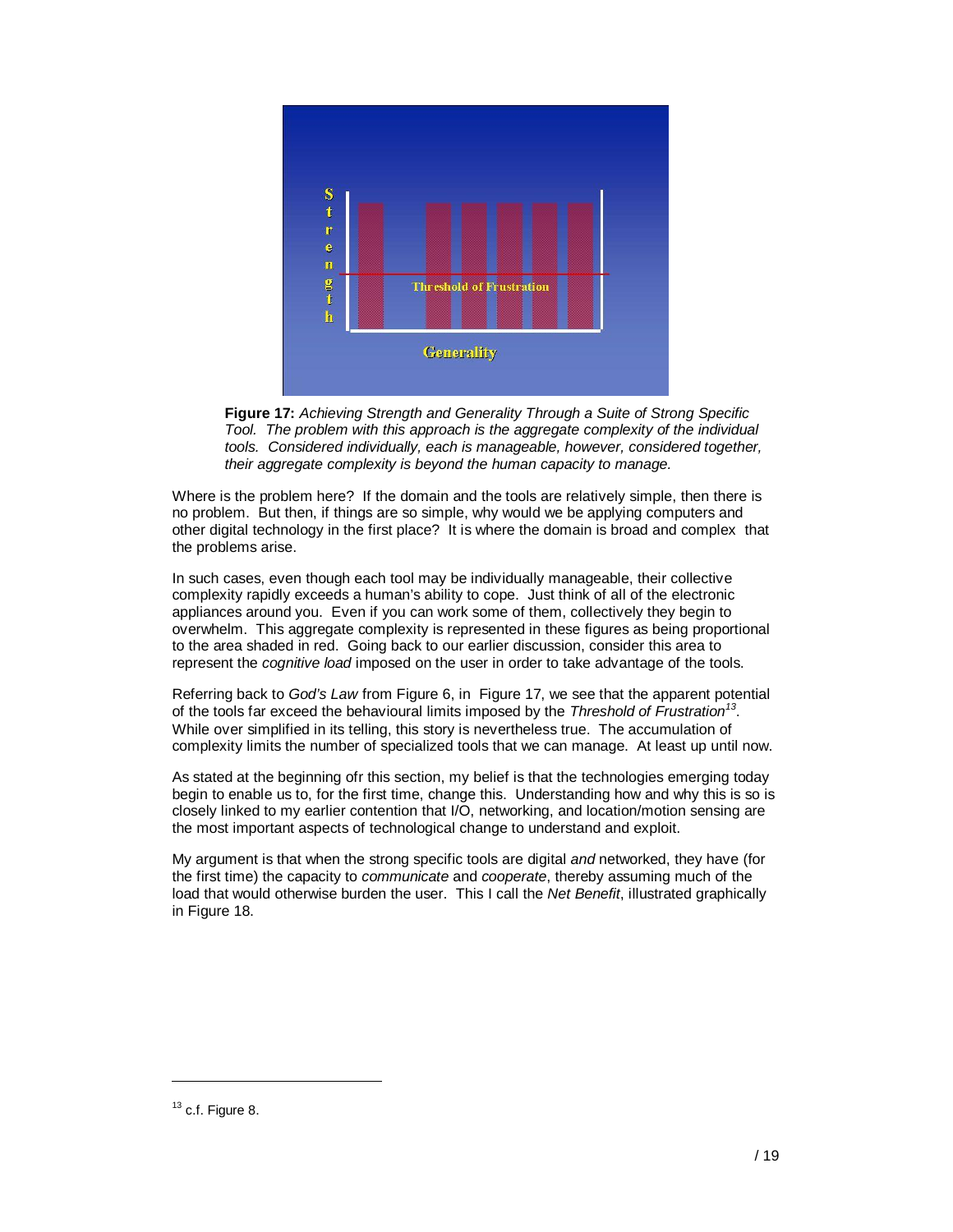



As an example, consider some of the specialized digital appliances that are found in a modern automobile: the cell phone, the stereo, and the GPS system. Each has an independent function, and may likely be manufactured by a different company. Operating each also imposes a degree of load upon the user. In the context of a moving car, this load can become dangerous.

Imagine driving down the freeway listening to the car stereo and having the phone ring. Especially if the music is playing loudly, before answering the phone, your first reaction will likely be to turn down the stereo. All of this can take your concentration, not to mention your eyes and hand, away from driving. This is dangerous in most circumstances.

Next, imagine that these appliances can communicate over a wireless network in the vehicle. If this is the case, they can all know that they are in the car, and the GPS, for example, can let the phone and the stereo know that the car is moving. Thus, when a call comes in, the phone can notify the stereo to turn down the music. In order to let the driver further concentrate on the safe operation of the vehicle, the phone could also use the car network to divert the voice of the caller away from the handset to the stereo speaker closest to the driver. The phone then "listens to" the driver's voice through a microphone built into the steering wheel it, rather than the one built into the handset. As a result, when the phone rings, the driver need only say the word "answer", and the overhead in speaking to the remote person is reduced to about that of speaking to a person sitting in the passenger's seat.<sup>14</sup>

This example not only provides an example of "net benefit", but how a *society of appliances* can leverage their potential benefit through a knowledge of where they are spatially as well as socially (relative to both other appliances and the user).<sup>15</sup>

<sup>&</sup>lt;sup>14</sup> Some of the benefits that I describe in my example are already available in some vehicles. The automobile manufacturers *Lexus, Land Rover* and *BMW*, for example, offer car phones that turn down the stereo when there is an incoming call. This is a hint of things to come, but is only a start.

 $15$  The use of an automotive example in this section is significant. There is a strong argument to be made for the case that it is in automotive electronics (which make up about 30% of the cost of a modern car) where these types of systems will first reach the general public. The reason is that cars constitute environments where behaviours are well understood, involve a range of electronic systems, and where (unlike the home or office) the environment is under the control of a single company. (What I mean by this last point is that GM has more control over what goes inside your car than the architect Frank Gehry has over what goes into his buildings.) These systems involve real-time, process control,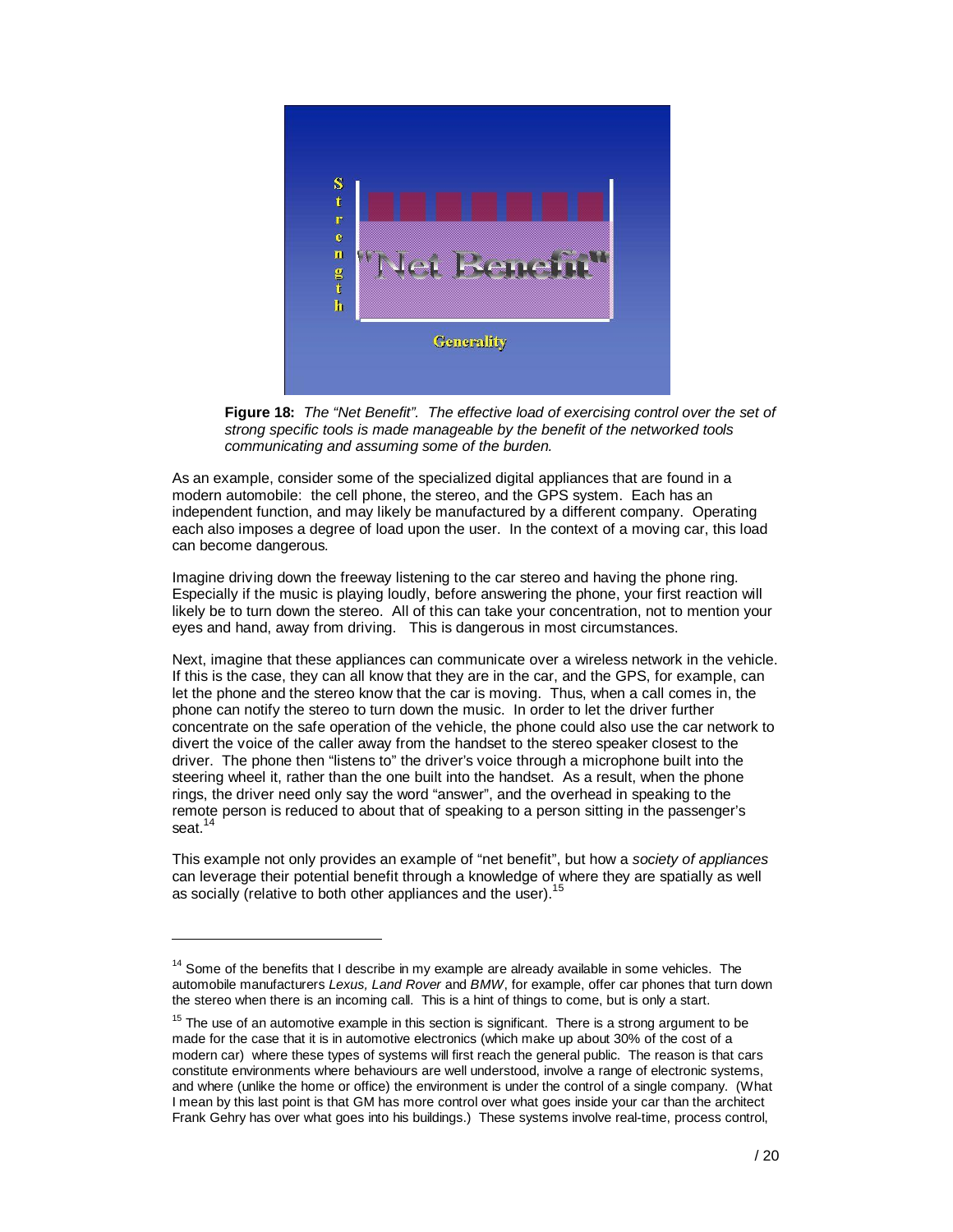### **Devices as Notation**

One of the first things that one studies in Philosophy 101 is the intimate relationship between thought and language. We all have heard the axioms:

- Thought begat language.
- Language begat thought.
- There can be no language without thought.
- There can be no thought without language.
- Notation is a tool of thought.

To any sceptics, a good exercise is to see how a switch from Roman to Arabic numerals affects the complexity of performing "simple" long division. Compare the following two representations of a problem:

| $478 \div 72 = ?$       | (1) |
|-------------------------|-----|
| $CDLXXVIII + LXXII = ?$ | (2) |

At the semantic level, both are identical. Nevertheless, (1) is clearly simpler than (2), and this is not simply due to a lack of familiarity with Roman Numerals. Before the Phoenicians brought us Arabic numerals, long division (from a question of cognitive load) was about as hard as 2<sup>nd</sup> year calculus is today, even for Romans. But with the switch to the Arabic numerals, with the introduction of the decimal, long division became something that it can be performed by a child.

The significance of this to the design of information appliances derives from a belief that computers are notational instruments, *par excellence*, which have the potential to reduce the complexity of today's world, much as the introduction of the decimal did for mathematics in the past.



**Figure 19:** *Scientific Visualization. Here, 3D computer graphics are used to render complex date in a form that is manageable by a human. (UNIRAS/Pacific Visualization Systems)*

information sharing, and networked cooperating parallel processors from diverse vendors. If I am right, this type of system is what will soon appear in our office and home systems. Yet, given that most schools still focus on teaching traditional functional programming, how well are we preparing our students for this inevitable change in computational paradigm?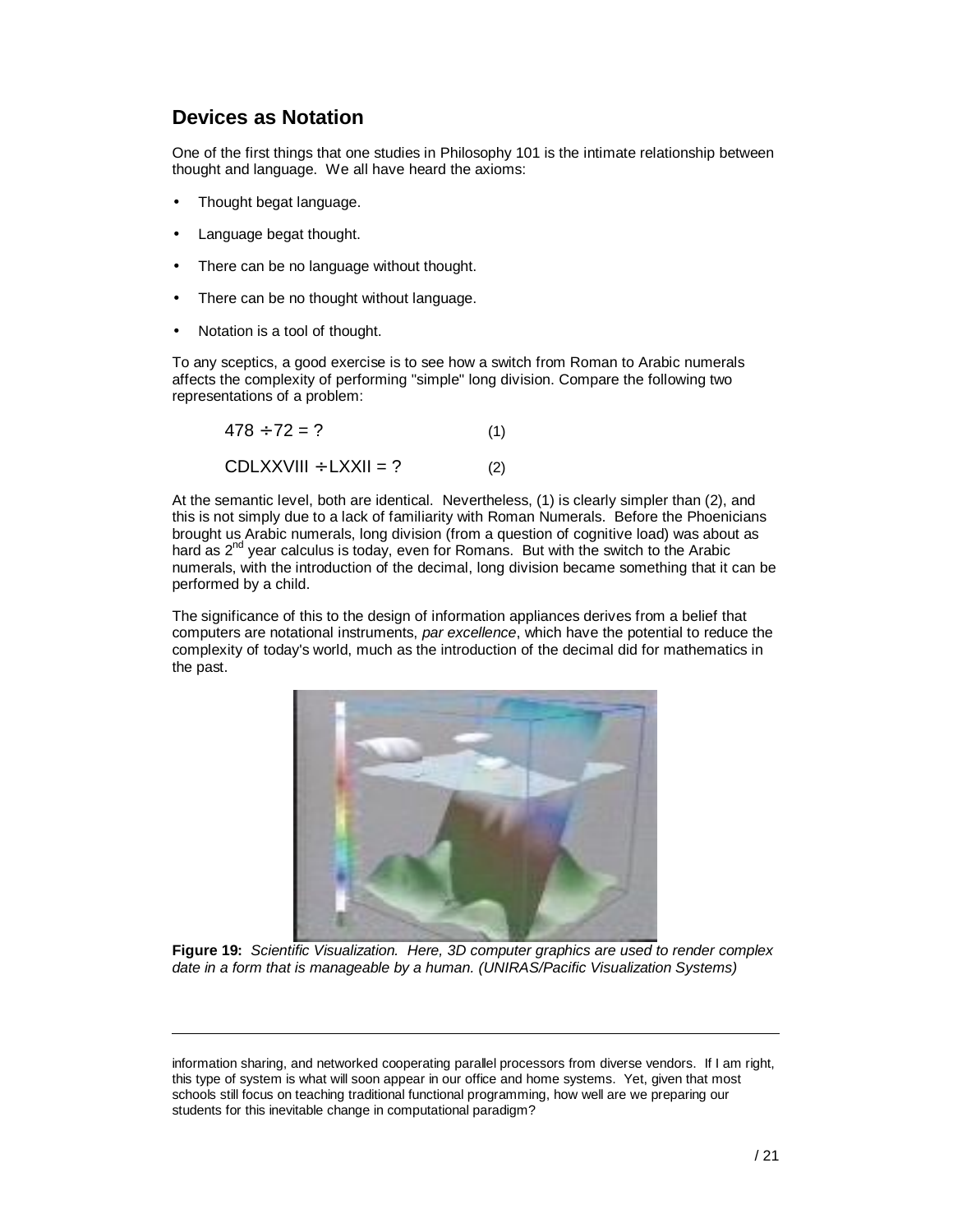Scientific visualisation, as illustrated in Figure 19 is one example where this is manifest. Of course, science is not the only source of complexity in the world. Others have applied similar techniques to visualizing other types of information. One example is illustrated in Figure 20.



**Figure 20:** *Information Visualization. Here, visualization techniques are used to render complex information structures manageable. In this case, what is displayed is the organizational structure of a business unit. (Card, Robertson & Mackinlay, 1991).*

This is an example on information visualization undertaken at Xerox PARC (Card, Robertson & Mackinlay, 1991). In the example, a 3D graphical device called a *cam tree* is used to effectively represent a complex organizational structure in a form that can easily be assimilated, and searched.

But it is not just what is on the screen that can serve as a notational aid facilitating thought or understanding. The device itself can be a component in the representation of the problem. An example of this is seen in the contents of Figure 21.



**Figure 21:** The Portable Accurate Timepiece. In the spirit of the television game, Jeopardy, what question was this technology developed to answer? Hint: The answer is not "What time is it?"

The way that I like to use this example is in the tradition of the popular television show *Jeopardy.* In a reverse of what most quiz shows do, Jeopardy gives the answer, and asks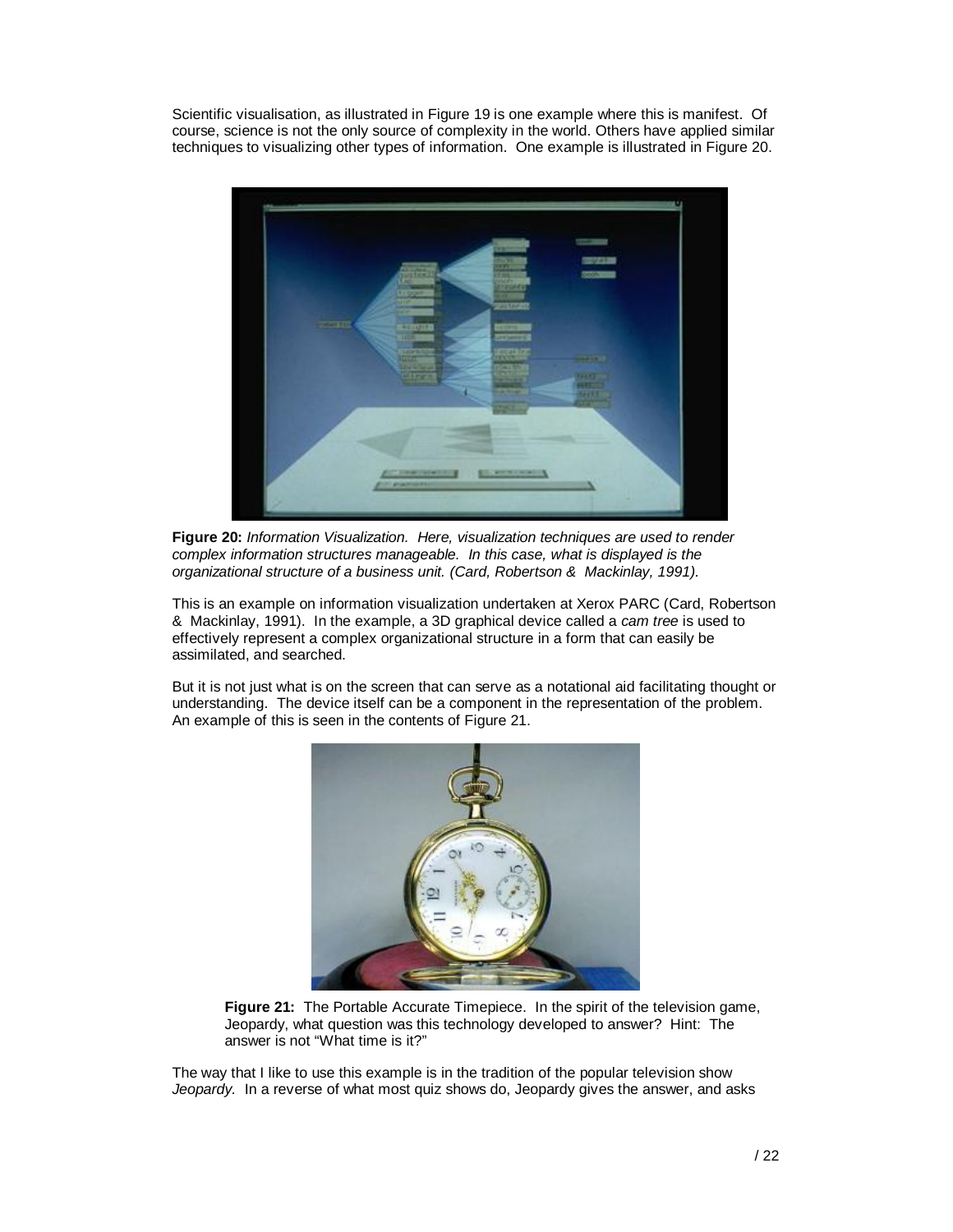contestants "What is the question?" In keeping with this, after I show the image in Figure 21, I ask people, "What question was this device designed to answer?"

Typically, the response is, "What time is it?" But, of course, that answer is too obvious. The response that I am looking for is, "Where am I?" This normally causes confused looks until I point out that the accurate portable time piece was initially developed as an navigational aid, as a means to help calculate longitude (Sobel, 1996).

Prior to the invention of the chronometer, it took three hours of manual calculation to determine longitude. These calculations were typically learned when the navigator was a midshipman, a young boy who left school to go to sea at about 12-14 years old.

Given how far a ship could travel in three hours, and the consequences of error, it is not surprising that some other mechanism was desired.

With the introduction of the chronometer, the calculations were reduced to simple arithmetic, and could be done in minutes. In the sense of causing a reduction in complexity, the chronometer was arguably as important a notational device as the decimal.

Increasing complexity is the enemy, and well designed devices, appropriately deployed, can play a significant role in turning this tide.

## **Design in Front of the Glass: What You See (Hear and Touch) is What You** *Think* **You Get**

If, therefore, we think of an information appliance itself as a notational device, how informative is that notation when virtually all devices have, as we have argued, looked the same since 1981? How can the form-factor of a computational device help reduce complexity and increase its value and effectiveness?

Up until now, user interface design has mainly focussed on design issues that lie "behind the glass" of the display. The physical computer, itself, has largely taken as a given, and the energy has been focussed on how to then maximize human performance with that device.

If we want to explore the notion of "device as notation," the first thing on our agenda should be to change this, and focus far more of our efforts on the other side of the glass: on the physical device itself.

I have two simple exercises that I use with audiences to illustrate the potential of going down this path.

First, I ask them to make a quick sketch of a computer. This I ask them to do in less than 15 seconds. What I want is their first response, much like you do in a word association test.

Second, I ask them to perform the same task, this time imagining that it is about 1969.

Over the past few years, I have had over 3,000 people perform these exercises. The drawings illustrated in Figure 22 are typical of the responses that I have received. In response to the first task, for example, the overwhelming majority draw a monitor and a keyboard. A smaller but significant number, as in Figure 22(a), draw a mouse as well.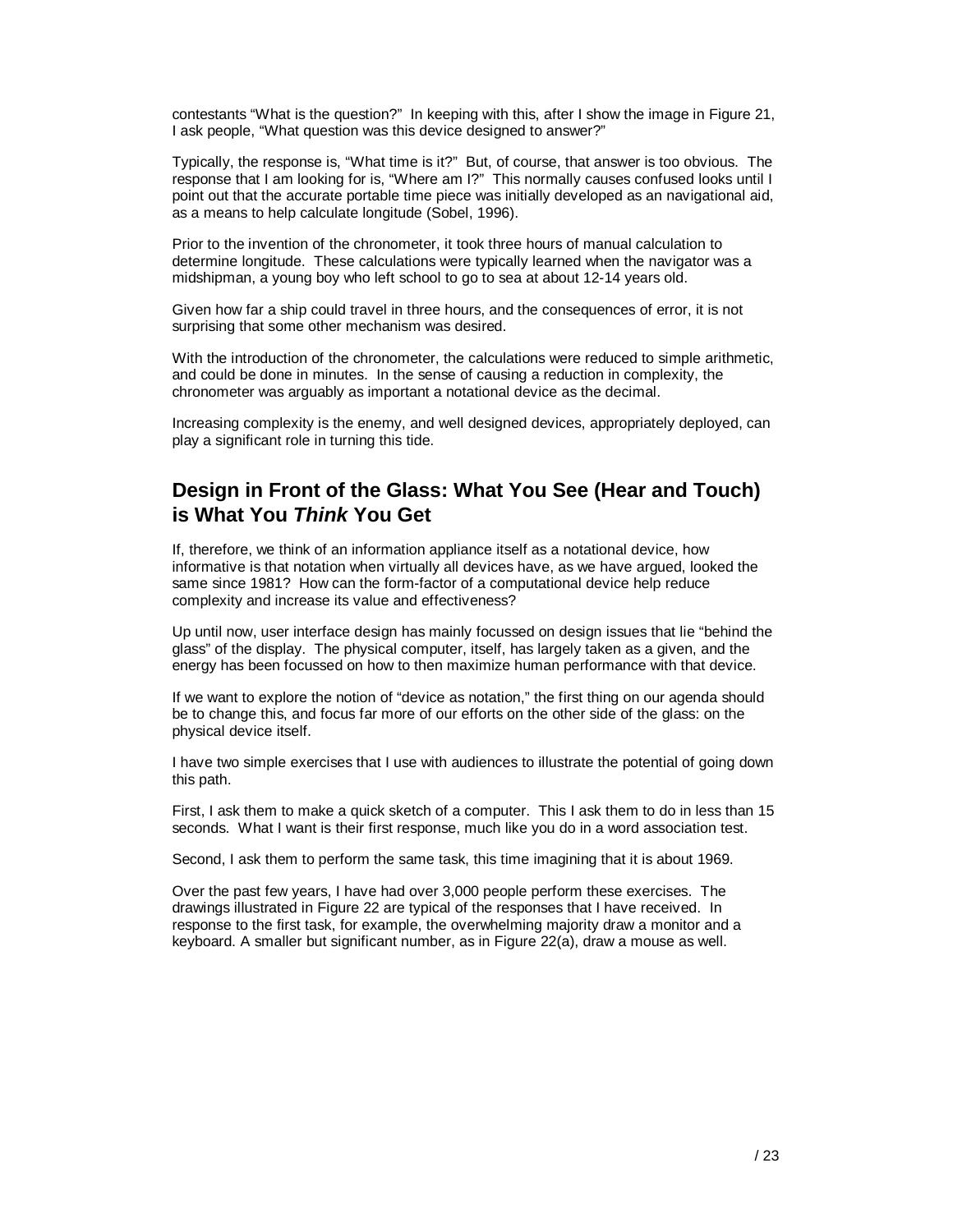

**Figure 22:** *Two 15 second sketches of "computers": (a) circa 1999, and (b) circa 1969. These are representative of thousands of sketches collected by the author. Similar to about 80% of the sketches collected, neither sketch contains a computer. Rather, what are shown are the input/output devices: the terminal!*

The responses that I get to the second task are more varied. (I suspect that this is due to the likelihood that the majority of respondents were not alive in 1960, much less using computers!) What people typically draw looks much like a collection of refrigerators and washing machines, intended to represent the keypunch machines, card readers, tape drives and line printers of the era, such as illustrated in Figure 22(b).

While the consistency of what people draw is interesting, the heart of the exercise lies in noticing the consistency of what they do *not* draw: *almost nobody draws the computer!*

What they draw are the input/output devices, which brings us back to the point made earlier concerning the importance of I/O devices. The exercise highlights the power of what users see and touch (the I/O devices, or "terminal") to shape their mental model of the system. Furthermore, by way of the pair of drawings, we are see that these very same input/output transducers are "accidents of history" *and therefore candidates for change*.

These are two of the most powerful observations that a designer of computers could have. What they say is:

- 1. You can change the input/output devices.
- 2. By your choice, you can have a huge influence on shaping the end user's mental model of the system.

Consequently, if you know understand your users, their skills, and the context, you can shape their mental model through the affordances of the devices that you use to implement the system. You need not stick to the *status quo*, where every system has the same devices, say the same thing about their purpose, and therefore say nothing.

From these simple drawing tasks emerges much of the power to fundamentally change the perception of computation forever.

In the next two sections we will discuss two examples that hint at where this approach could take us.

#### **Example 1: Tuning Into Browsers**

The mechanism whereby most people access the Internet is via a *browser,* which is typically a specialised piece of software that lets one select and read particular documents and data. In this case, the word "read" is used broadly, since reading might involve watching a video or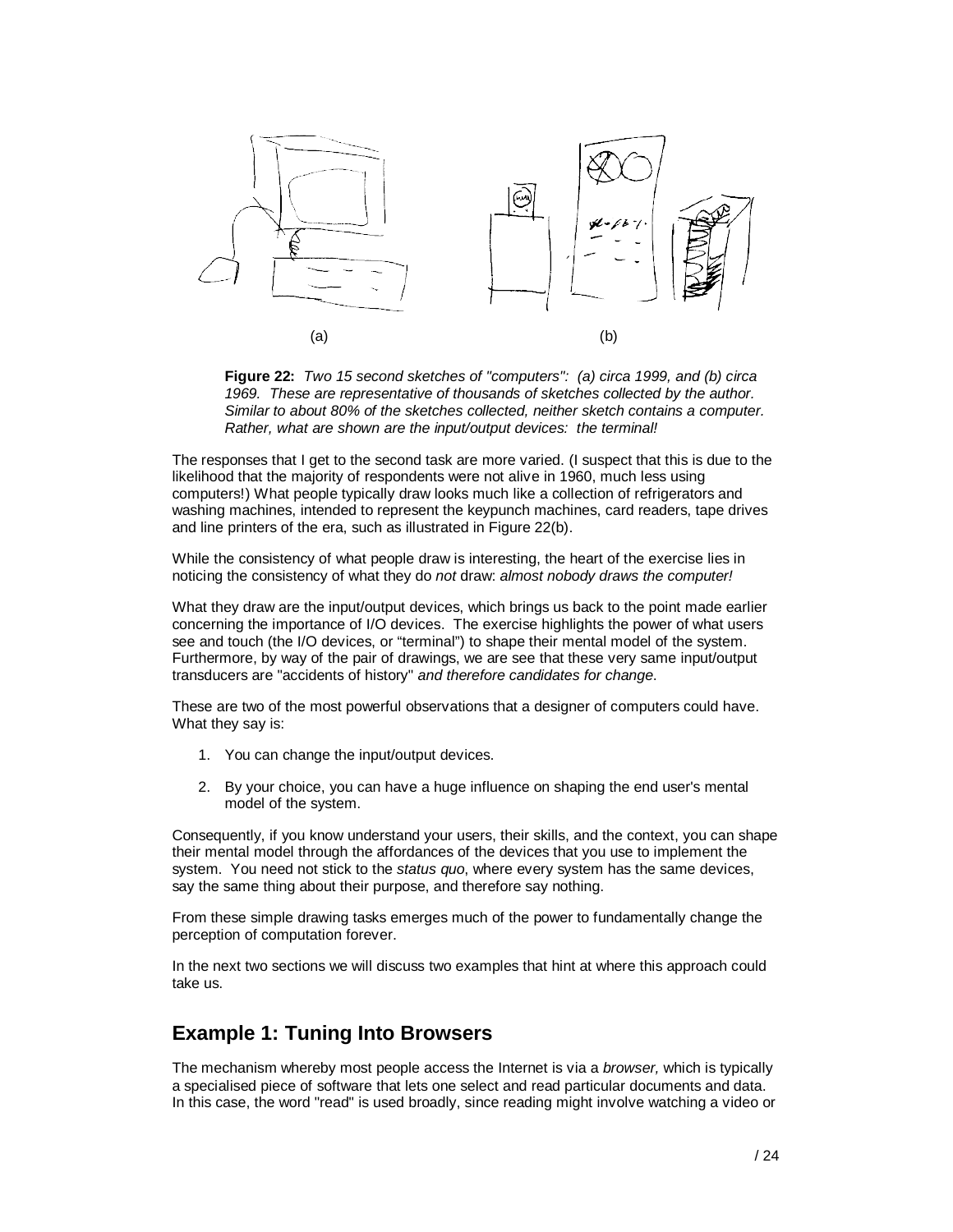listening to audio. For most, a browser is defined by the example of the two most commonly used commercial products, Netscape's *Navigator* <sup>16</sup> and Microsoft's *Internet Explorer<sup>17</sup> .* This perception is very narrow since conceptually and functionally these two products are virtually identical. Here again, we have an example of a weak general approach to design in that one form of browser is used to access all electronic documents, regardless of type (text, graphics, video or audio). This situation cannot and will not continue. My prediction about the future is this:

#### *The diversity of web browsers tomorrow will match the diversity of ink browsers today*

In everyday English 'ink browser' is just another word for "paper." I used the pseudo technospeak both to show how language can make simple things confusing, as well as to compare the past and the future in common terminology. In today's terminology, books, for example, are a technology for "browsing" ideas written in ink. Given this observation, now think about how diverse, and specialised, the range of "ink browsers" is. We have "Post-it" notes, posters, notepads, books, newspapers, and other forms too numerous to list. There is a context and purpose for each. In the future, this is how diverse Internet browsers will be. And just as we associate certain kinds of information, location and activity with each form of "ink browser", so will it be with Internet browsers.

Let me give you an example. Ask yourself, "What is a radio?" In computerese, a radio is a browser. It browses the AM, FM, middle wave or long wave spectrum instead of the worldwide web, but it is a browser nevertheless. And what are the buttons on your car radio? They're clearly bookmarks, just like your Internet browser. Having established this, it is interesting to contemplate the fact that whereas my eighty year old mother would claim on the one hand to have no idea how to work a browser (much less know what one is), on the other hand, she has been operating one effectively for decades. As it turns out, it is only poorly designed and inappropriately deployed browsers that she has trouble with. But that is less her fault than the fault of bad design.

Now let us consider that notion of a "radio as browser" in the context of the much celebrated ability of the internet to deliver audio content, either as a downloaded file (such as in the popular MP3 format), or streamed over the network (using a technology such as Real Audio $18$ ).

The technocentric approach to delivering this capability has mainly centred on integrating this capability into existing PC Internet browsers.

The human-centric approach would be to begin by asking questions such as, "Where do you listen to music?", "What appliances do you use and where are they?", and "Where is your record collection?"

Anyone pursuing this line of questioning would rapidly find out that most people have their stereo in a different room than their computer, and do most of their spoken word radio listening in the car. From this, they would quickly see the limited benefit of using the PC as the audio player.

On the other hand, they would also quickly see the benefit of delivering this content in a form and at a cost appropriate to where one *does* listen to audio. Hence, one might very well arrive at the design of something that looks like a conventional audio tuner that hooks up to your existing stereo, has radio buttons on it, and gives you immediate and simple access to the available audio.

<sup>16</sup><http://www.netscape.com/>

<sup>17</sup><http://www.microsoft.com/catalog/display.asp?site=808&subid=22&pg=1>

<sup>18</sup><http://www.realaudio.com/>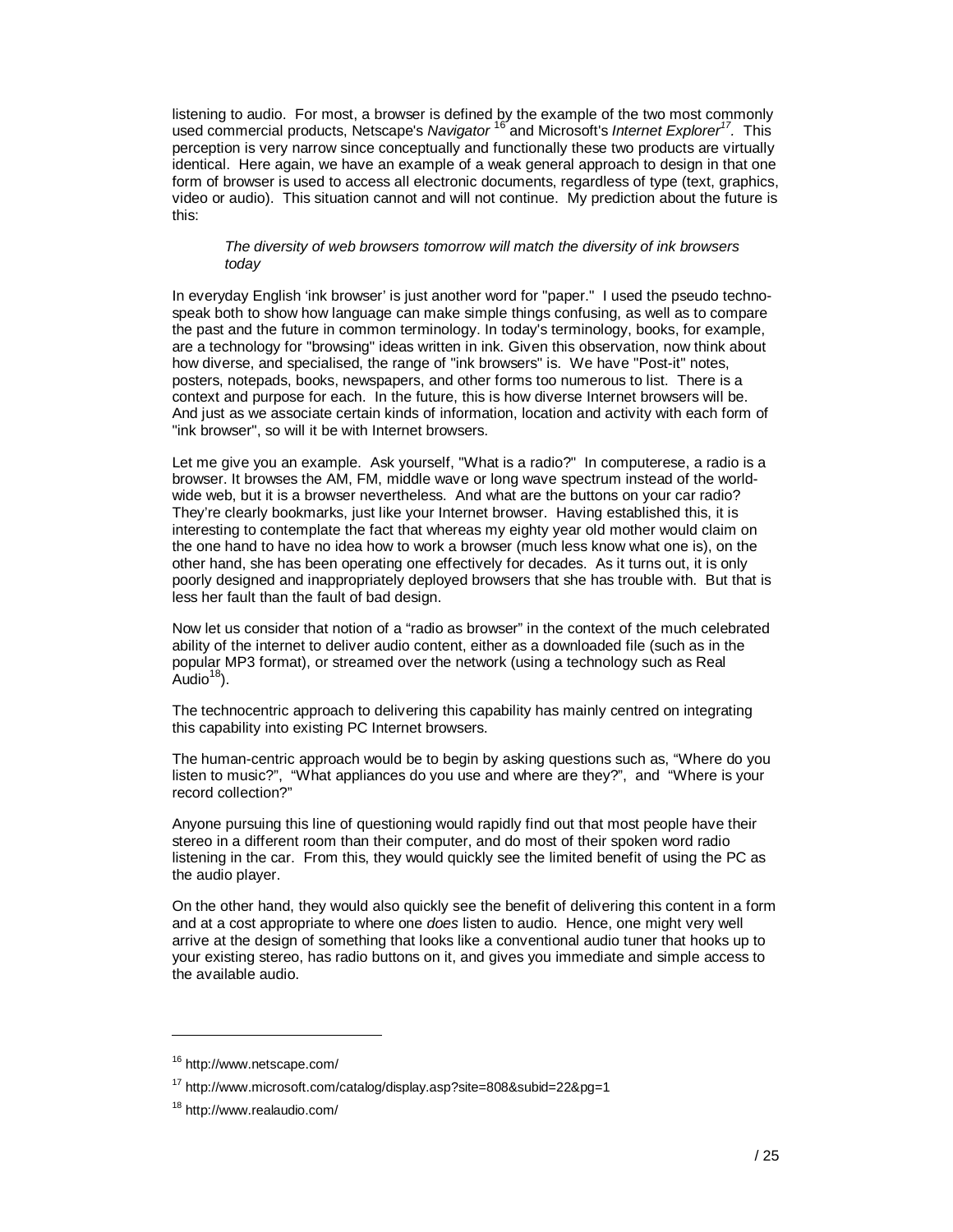

**Figure 23:** *Two Web Radios: Two Internet appliances for browsing streaming audio are shown. On the left is the iRad<sup>19</sup> and to the right the Kerbango<sup>20</sup>. Each appliance bypasses the PC and accesses audio over the Internet directly.*

Since it is a strong-specific device, it will be great for audio and useless for word processing. More to the point, like a digital camera<sup>21</sup>, it won't be called a "computer." Rather, it will be called something like a "web radio" or "tuner." In keeping with our "draw a computer" exercise, if it looks like a duck, walks like a duck, and quacks like a duck, it's a duck. It will be defined by its form, location and the function that it provides, not its internal componentry or logic. Now, after using this example for about four years, this type of device is now starting to appear. Two examples that resemble traditional radios are shown in Figure 23. Another example uses wireless low-power radio to enable your conventional FM radio in one room present audio captured on your PC in another.<sup>22</sup>



Figure 24: Taking the Web With You: The Rio portable digital audio MP3 player<sup>23</sup>.

<sup>19</sup><http://www.audioramp.com>

<sup>20</sup><http://www.kerbango.com>

 $21$  While most people do not think of their camera as a computer, it is interesting to note that most modern 35 mm cameras have more computational power than many early PCs. This includes not only includes digital cameras, but film cameras as well. These can be thought of as a specialised computers that instead of a mouse and keyboard for input, take in light through the lens, and instead of a CRT, output chemical emulsion on film. Great for taking pictures. Useless for doing your income tax.

<sup>22</sup> <http://www.radiowebcaster.com/index.html>

<http://www.sonicbox.com>

<sup>23</sup><http://www.riohome.com/>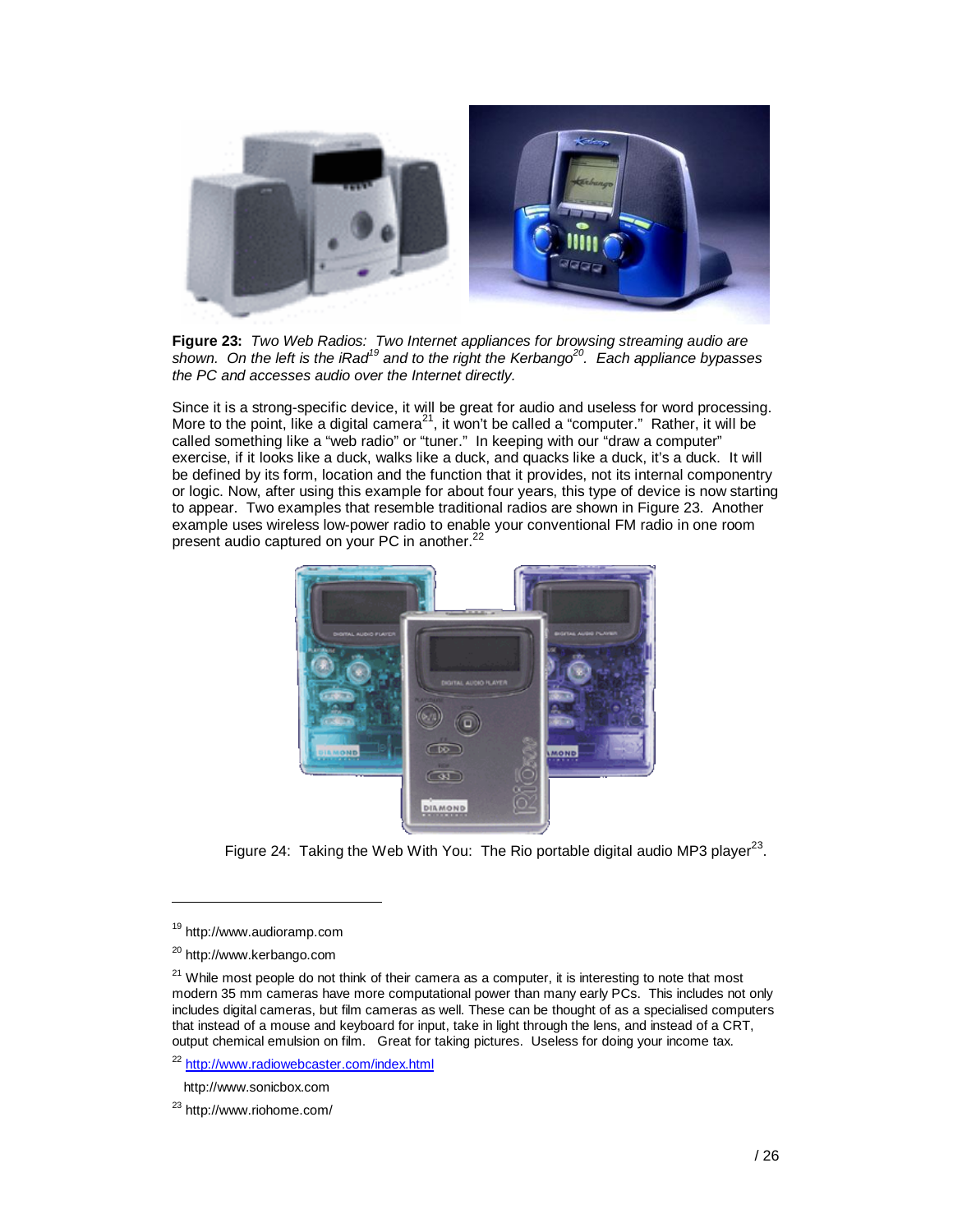And, in keeping with the trend towards divergence, "digital audio browsers" are beginning to come in forms that are increasingly matching the diversity of more conventional audio listening devices, such as the portable MP3 players, such as illustrated in Figure 24 which follow in the tradition of portable audio cassette and CD players. With these technologies it is now possible to download not only music but a large range of spoken word books<sup>24</sup>.

# **Example 2: e-Commerce Beyond the Amazon**

Our second example concerns one of the most discussed and written about aspect of the new economy: e-commerce. Given the amount of money at stake, this seems a good place to make our last point.

Again, my approach is by way of a word-association game. Typically, what I do is ask audiences to tell me, as quickly as possible, what company name comes to mind when I say the word "e-commerce."

More than 90% of the time the answer is "Amazon.com".

I then tell them what my answer is, which is "Symbol Technologies,"<sup>25</sup> which generally results in a number of confused looks and the question, "Who are they?" and "Why did you choose them?"

To answer the second question first, I would estimate that the amount of e-commerce that goes through browsers driven by their technology likely exceeds the total e-commerce being transacted on all Netscape and Internet Explorer browsers combined (including Amazon.com) by about five million times!



**Figure 25:** *A Barcode Reader used in a store checkout counter. (Image courtesy of Symbol Technologies).*

<sup>24</sup><http://www.audible.com>

<sup>25</sup><http://www.symbol.com>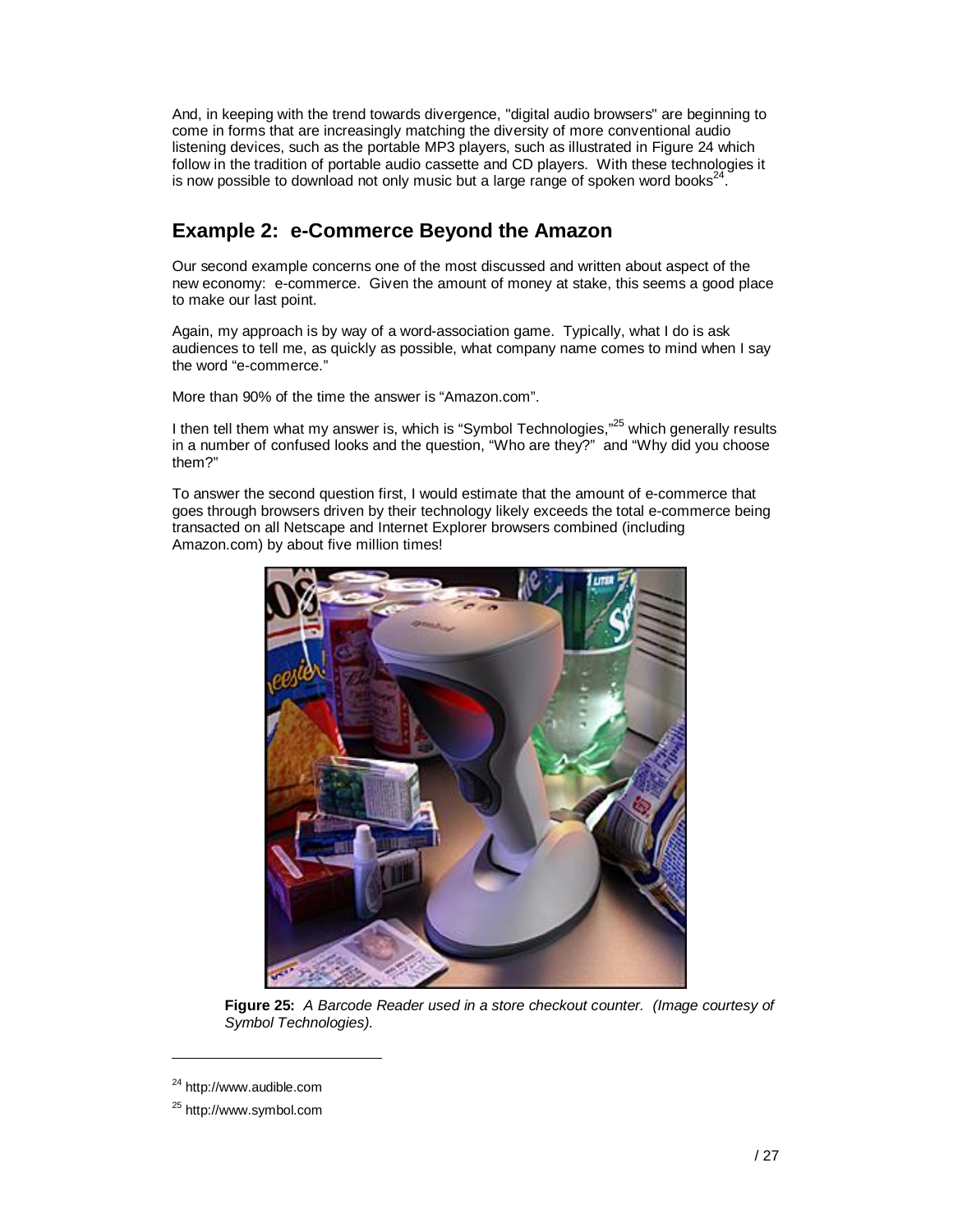How can this be, especially if most people have never heard of them? The answer is that Symbol Technologies is the largest manufacturer of bar-code readers in the world, and therefore their technology, such as that shown in Figure 25, is used in supermarket checkout counters all over the world.

Now most people would claim that checking out groceries is not e-commerce, and even if it was, the barcode-driven technology is not a "browser" in any meaningful sense. But then, most people have not read this article, and therefore do not appreciate the power of I/O devices to shape perceptions. For, on deeper consideration, this clearly is a browser, and ecommerce, and the transactions run over the same wires, routers and servers as most other e-commerce. But, in the tradition of the Waternet, you only notice what doesn't work. Successful design is transparent.

We don't notice the effective use of e-commerce at the checkout counter precisely because it *does* work and is trusted.

But if this is true, then what does this say about the depth of analysis of all of those ecommerce experts that we have read, none of whom even considered this class of system?<sup>26</sup>

# **The Renaissance is Over – Long Live the Renaissance**

To a great extent, this essay has been about missed potential, and the need for change. The emphasis has been on moving outside of the relatively narrow confines of technology, and informing it with a more human-centric approach.

In the process, I could be criticised for being too critical of engineering and computer science. I have spent time describing things that they should know and why they should know them, but I have been almost silent on how they might achieve this knowledge, especially given the pressures of an already strained curriculum.

It is interesting that the design principles that we can apply to the social engineering that addresses this issue are the same as those that we have already discussed in terms of the engineering of future information appliances. In this, I am referring to our earlier discussion of weak-general *vs* strong-specific systems.

The exact same issues that we saw in this discussion are evident in the tension between the need for discipline specialization *vs* general holistic knowledge. Given the much discussed constraints on human ability, how can we expect an individual to maintain the requisite specialist knowledge in their technological discipline, while at the same time have the needed competence in industrial design, sociology, anthropology, psychology, etc., which this essay implies are required to do one's job?

In short, just as we discussed the notion of a networked society of appliances, so does the solution in this case lie in a social network of specialized individuals. Likewise, we get a *net benefit;* however, in this case, it is due to a *social network* of people rather than a network of computers*.*

In 1959, Sir Charles P. Snow presented a landmark lecture on the relationship between the science community and that of the arts and humanities, or "literary intellectuals" (Snow, 1964). Snow characterized these two communities as having lost even the pretence of a common culture. That is, they had lost the ability to communicate on any plane of serious intellectual endeavour. This he argued from the perspective of creativity, "intellectual life," and normal day-to-day living. He coined the term "the two cultures," to characterize the polarization of these two communities.

 $26$  This is doubly worrying, since in my opinion, it is precisely this type of approach that is going to dominate in the long run.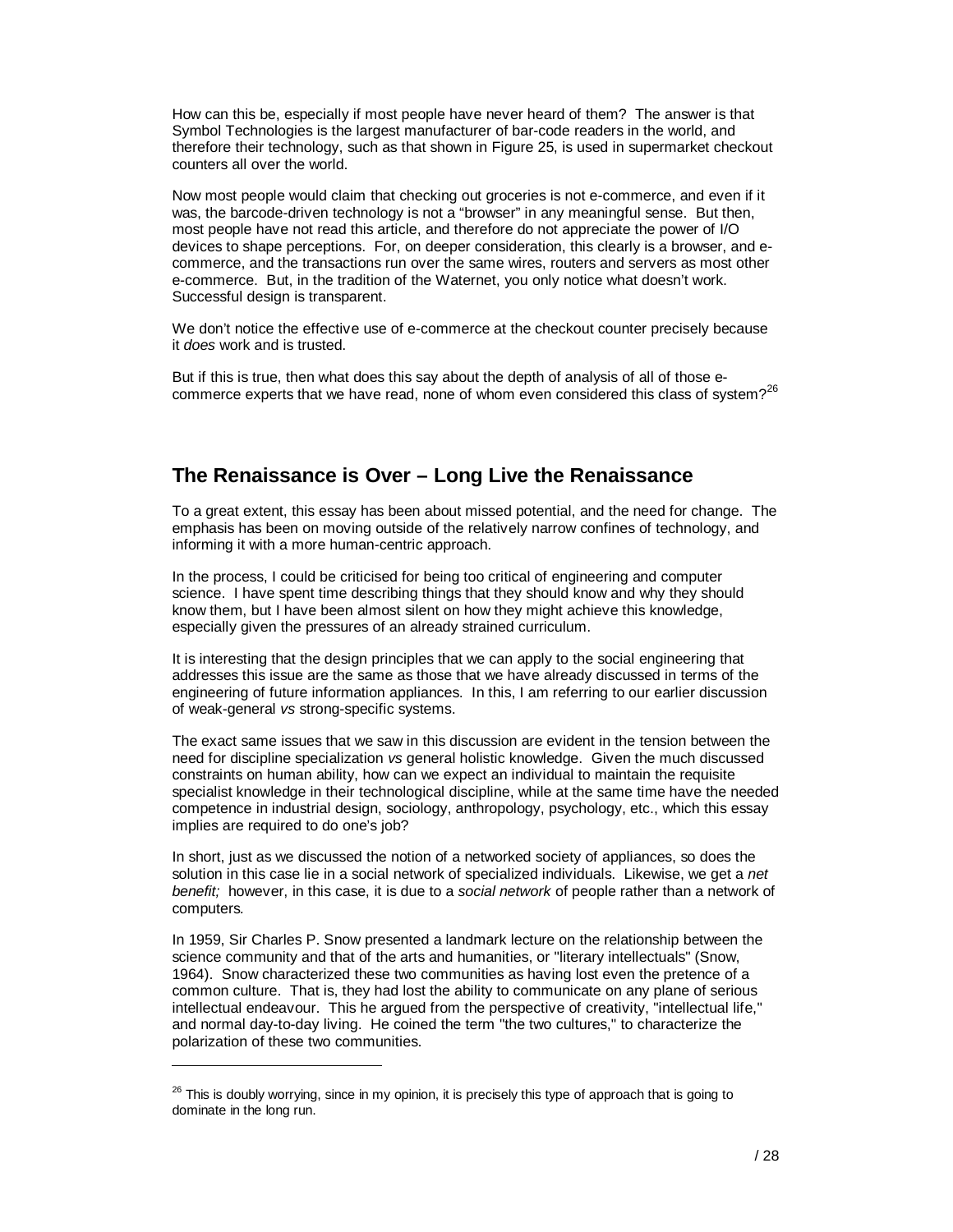Today, our academic institutions and funding agencies (among other things), are set up to reinforce the silo mentality of these separate cultures. Industrial designers go to art college, psychologists, sociologists and anthropologists are in the Faculty of Arts and Sciences at a liberal arts school while the computer scientists and engineers are in a separate faculty and perhaps at a separate institute of technology. And, all are funded by different agencies.

Yet, if you are to believe what I am saying, the skill sets of all of these disciplines must be effectively applied in concert to achieve the potential that is sitting there waiting to be exploited. But the cultural biases identified by Snow are working strongly against this.

One of the consequences of Snow's initial lecture and the accompanying essay was a spate of over 100 articles discussing the educational implications of the "two cultures." A commonly expressed view expressed was the need to teach engineers more about the arts and social scientists and artists more about math and science.

A superficial reading of my own essay might conclude that such a simplistic approach to rethinking the education of engineers and computer scientists is what I would advocate. But that would be wrong.

Essentially, this school of though can be reduced to "Let us create a community of renaissance men and women, instead of these specialists." I would suggest that the result of this would be a culture of mediocre generalists, which is not what we need. Renaissance man and woman have not been viable for the past 300-400 years. The world has simply become too complex.

On the other hand, the notion of *renaissance team* is entirely viable: a social network of specialists from different disciplines working as a team with a common language. But while viable, the systemic biases of language, funding and institutional barriers make this type of team the exception, rather than the norm.

The problems begin right from the start of our educational system, with its emphasis and reward system is based on the performance of the individual rather than the team. And, in the rare cases where team performance is encouraged, more often than not, it is a homogenous, rather than heterogeneous team, from the perspective of skills and culture, in the C.P. Snow sense.

If, as claimed by the psychologist Jean Piaget, intelligence is defined by the ability to adapt and assimilate to a changing environment, then given the societal changes being driven by these new technologies, our policies and educational institutions must behave in an intelligent way and adapt their structure and curricula to reflect these changes.

#### **Conclusions**

For a long time I have described myself as a *sceptomist:* half sceptic and half optimist. What I have seen of the evolution of technology over the past 30 years has been most discouraging in terms of meeting the social and human benefits that might have been achieved. On the other hand, I cannot help but marvel at the technological advances that have been made.

In many ways, these just frustrate me all the more, since almost every one tantalizes me with even more unfulfilled potential. Regardless, the potential is there, and it is still not to late to maximise the benefit that it offers.

However, in order to do so is going to require a significant rethink of where the human fits into the disciplines of engineering and computer science. Computer scientists are going to have to realize that "primary memory" is the human brain, not RAM, and that the effectiveness and integrity of the transfer of data between primary and secondary memory is as important as that between RAM and a hard disk.